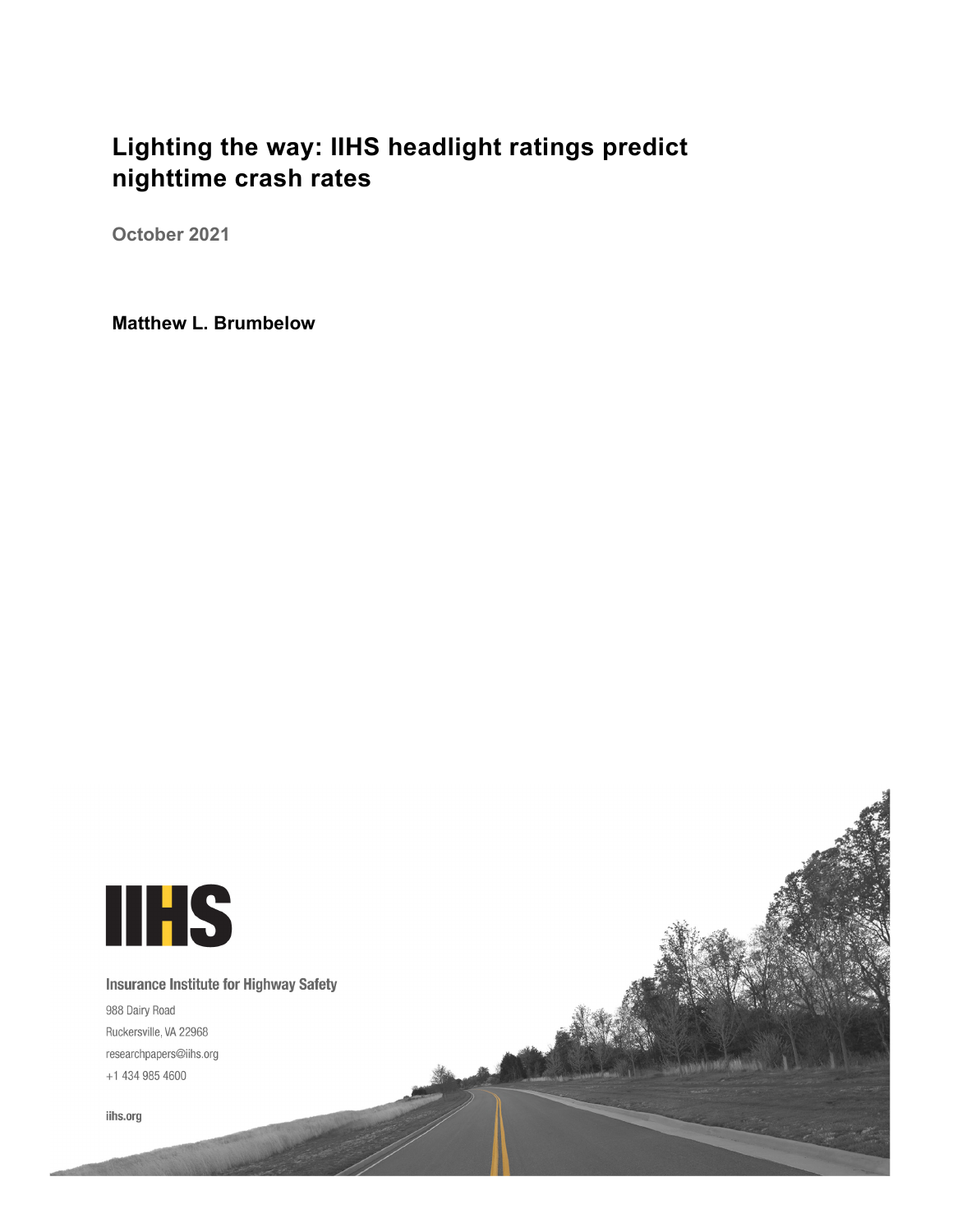## **Contents**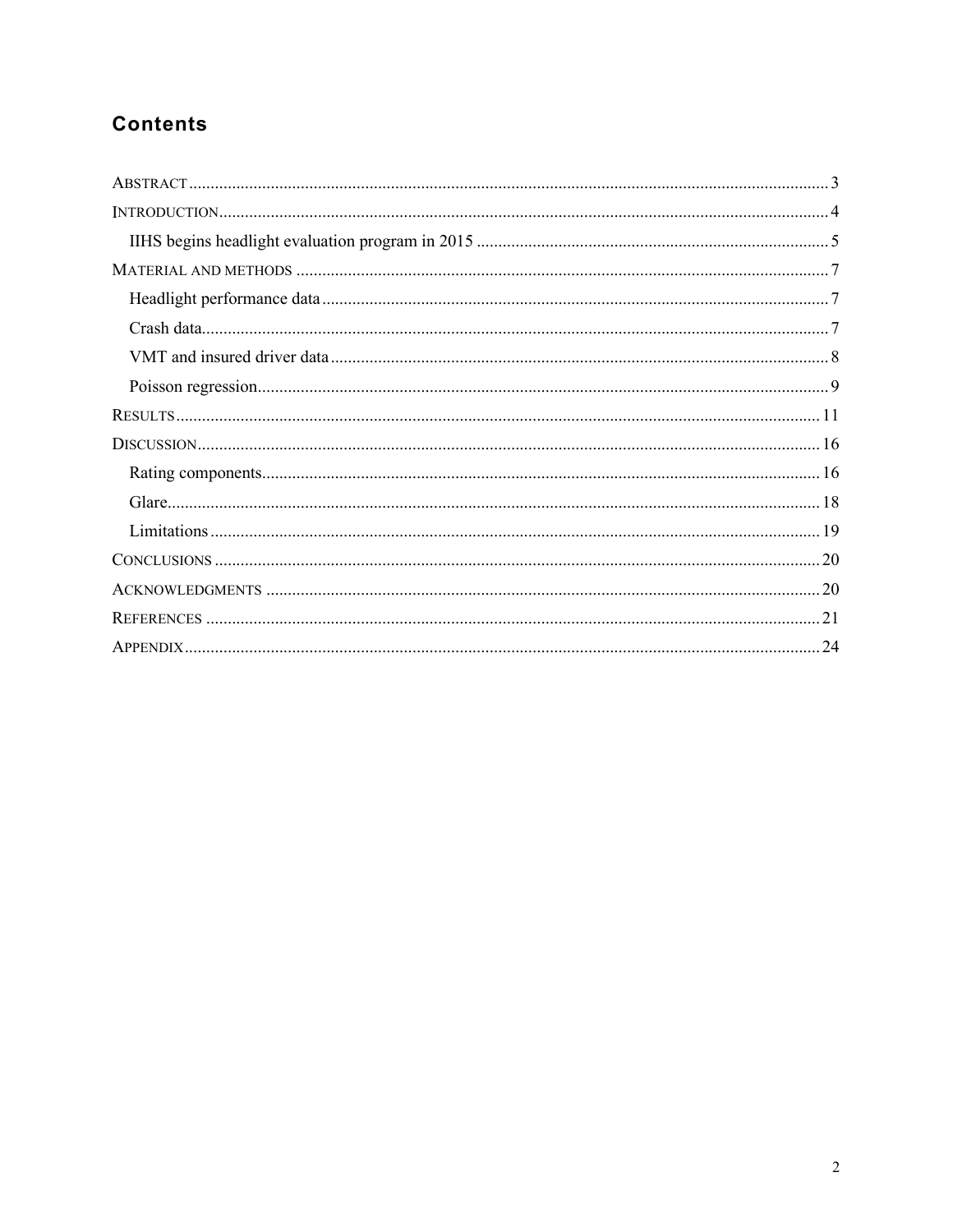## <span id="page-2-0"></span>**ABSTRACT**

**Introduction:** Vehicle headlights are the primary means of providing visibility illumination for drivers at night, when crash rates are several times higher than during the day. Based on research indicating a wide range of headlight performance in the passenger vehicle fleet and the absence of a comprehensive and objective consumer evaluation program, the Insurance Institute for Highway Safety (IIHS) began testing and rating headlight systems in 2015. The purpose of this study was to examine the relationship between headlight visibility, as quantified by IIHS, and real-world crash occurrence.

**Material and methods:** Poisson regression was used to estimate the effects of the headlight rating and the underlying demerits on the rate of nighttime single-vehicle crashes per vehicle mile traveled, while controlling for differences in daytime crash rates and other factors.

**Results:** Vehicles with better headlight visibility have lower nighttime crash rates. Achieving 10 fewer visibility demerits, the equivalent of one overall rating band, was estimated to reduce the nighttime crash rate by 4.6% (95% confidence interval [CI]: 2.1%–7.0%). While statistical significance was limited by small sample sizes, good-rated headlights were estimated to reduce crash rates by 12 to 29% relative to those with poor ratings for the different types of single-vehicle crashes studied. Among different components of the IIHS rating, the assessments of low- and high-beam curve visibility were associated with the greatest crash rate reductions.

**Conclusion:** This study demonstrates that the IIHS evaluation program encourages headlight designs that reduce the risk of nighttime single-vehicle crashes.

**Keywords:** headlights, headlight ratings, nighttime driving, single-vehicle crashes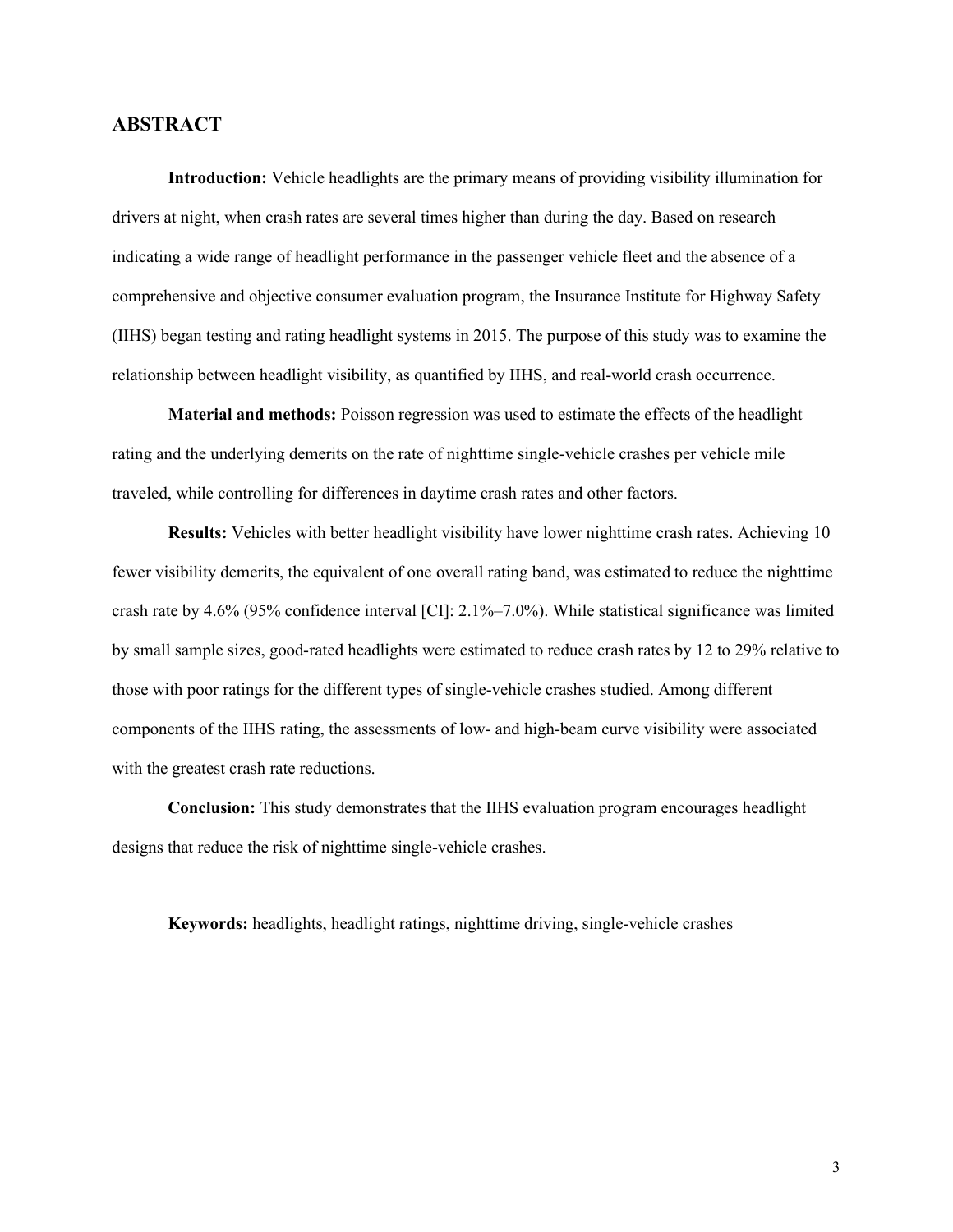## <span id="page-3-0"></span>**INTRODUCTION**

In the United States, it is estimated that vehicle travel between 7:00 p.m. and 6:00 a.m. accounts for around 22% of miles traveled (Environmental Protection Agency, 2020) but 46% of the fatalities caused by traffic crashes (Insurance Institute for Highway Safety [IIHS], 2020c). This implies the crash fatality rate per mile traveled at night is around 3 times the rate during the day. Differences in alcohol use, speeding, and restraint use are just three driver factors that likely contribute to this disparity (National Highway Traffic Safety Administration [NHTSA], 2007). Another source of increased risk is the reduced ambient illumination available at night. Even the relatively small difference in illumination between a full and new moon can affect the rate of certain types of crashes (Sivak et al., 2007).

Vehicle headlights are the primary method of increasing the illumination available to drivers at night. In the U.S, Federal Motor Vehicle Safety Standard (FMVSS) 108 regulates headlight design by prescribing minimum headlight intensity values for specific angular locations of the beam pattern corresponding to visibility and maximum values for locations that may cause glare to other road users. However, several aspects of the regulation prevent it from guaranteeing either comparable or adequate headlight performance. Among these are the lack of any aiming requirements after a certified headlight is installed on a vehicle; allowance for the headlight orientation to be adjusted during certification if a test point fails; and the use of the same angular test points for all vehicle types, regardless of headlight mounting height or spread.

While the headlight requirements in FMVSS 108 have remained largely unchanged since going into effect in 1968, vehicle and headlight manufacturers continually have made voluntary changes. Halogen, xenon high-intensity discharge (HID), and light-emitting diode (LED) light sources each have brought additional improvements over prior technology (e.g., Van Derlofske et al., 2001). Swiveling curve-adaptive headlights have improved drivers' target detection performance (Reagan et al., 2015). Analyses of insurance data have shown reduced claim frequencies for vehicles with more advanced headlamp technology, including curve-adaptive HID vs. static halogen (HLDI 2016, 2018b) and static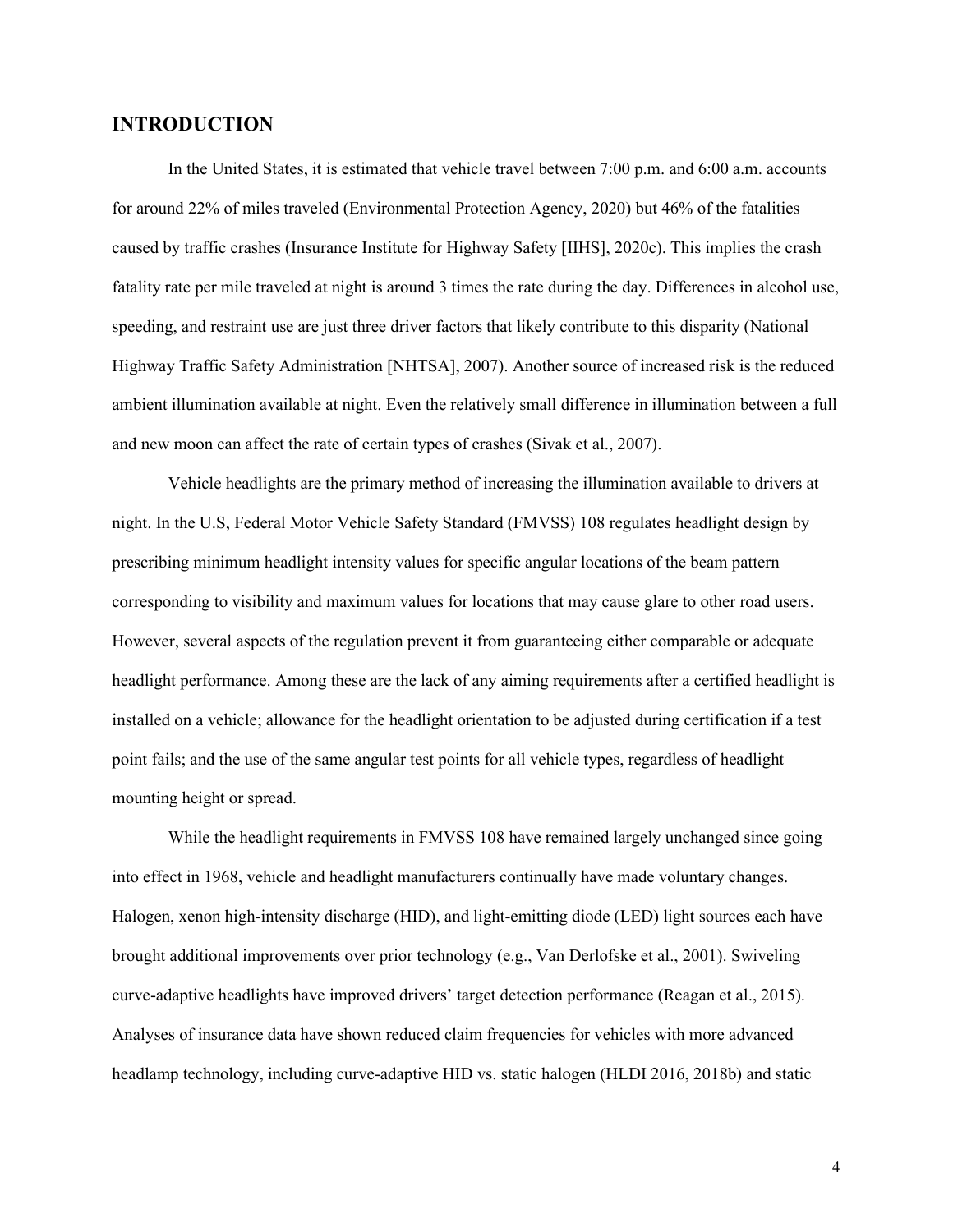HID vs. static halogen (HLDI, 2018a). Many of the advanced technologies have been introduced as optional equipment, which add to the overall cost of a vehicle. Since 2004, Consumer Reports has included a headlight rating as part of its vehicle testing program (Consumer Reports, 2016). However, these are based on subjective assessments, are conducted after adjusting the headlight aim, and typically only include one headlight option per vehicle model. Before 2015, there was no comprehensive or objective source of information for consumers to compare the performance of different options with one another or with base equipment headlights.

### <span id="page-4-0"></span>**IIHS begins headlight evaluation program in 2015**

Based on the gaps in the federal standard and the apparent range of performance in the fleet, the Insurance Institute for Highway Safety (IIHS) introduced a headlight evaluation program in 2015. Headlight systems are tested on the vehicle in the condition they would be received by a consumer. Ratings are assigned based on measurements of low- and high-beam visibility illuminance as well as lowbeam glare illuminance while the test vehicles are driven on a straightaway and four different curves (IIHS, 2018). When measurements from testing do not meet specific targets or thresholds, a system of demerits is applied.

Visibility illuminance is measured 25 cm above the ground on the left and right edges of the road (straightaway) or travel lane (curves), while glare illuminance is measured at a typical eye location for the driver of an oncoming vehicle. As a single example of the range of results for low beams without any glare downgrades, headlights have provided 5 lux illumination on the right edge of the straightaway at maximum distances ranging from 38–141 m. At a speed of 80 km/h, these distances are covered in 1.7 s and 6.3 s, respectively. If the 5 lux visibility distance in any of the test conditions is below the specified target level (e.g., 100 m in the previous example), a demerit score is calculated. Glare above a certain level also is converted to a demerit score, with the overall headlight rating based on the sum of all visibility and glare demerits. Headlights with 10 or fewer demerits are assigned a good rating, with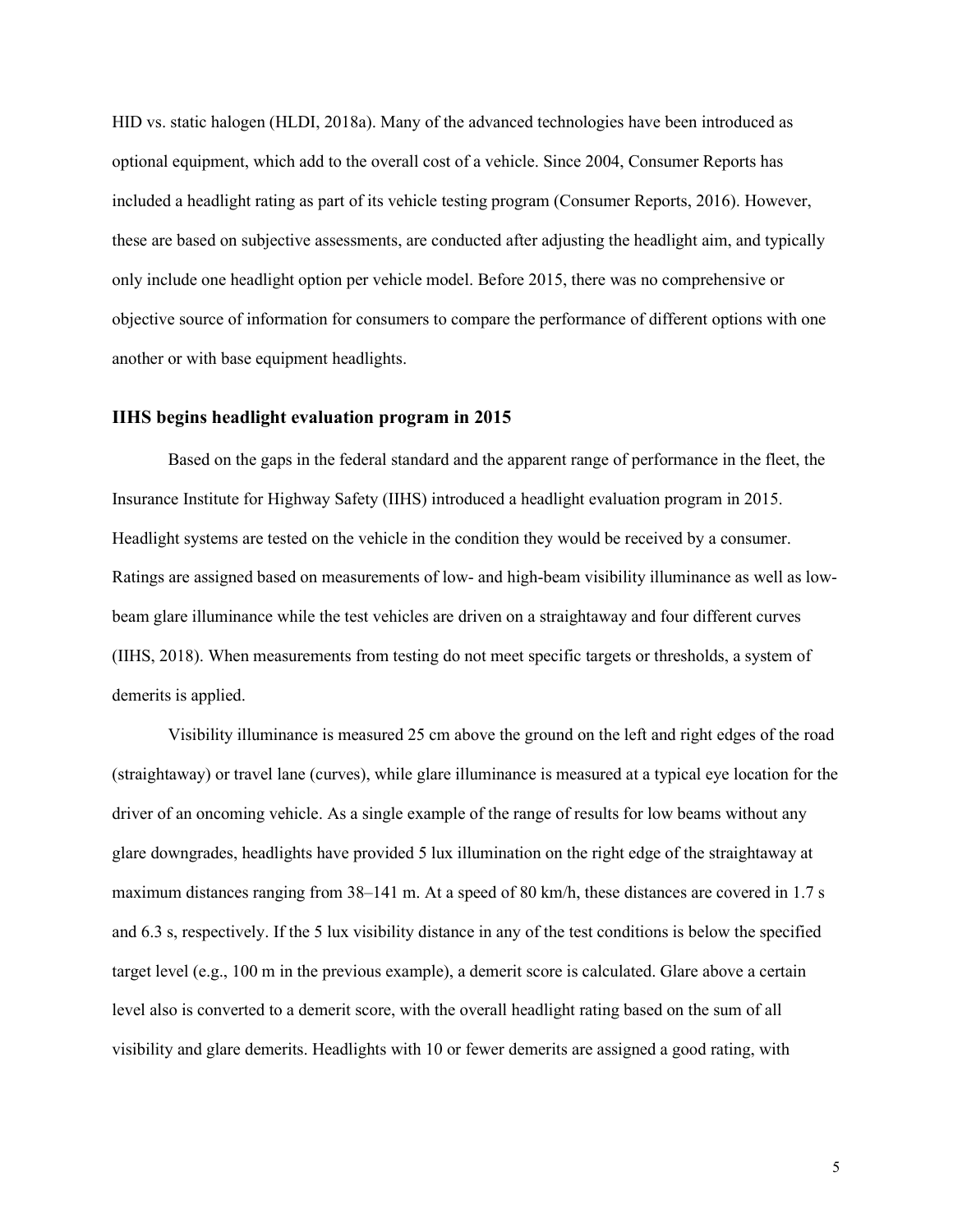demerit levels of 20 and 30 defining the acceptable/marginal and marginal/poor rating boundaries, respectively.

Since the introduction of the program, the proportion of headlight systems receiving good ratings has increased from 4% of those tested in 2015–2016 to 34% in 2020 (Figure 1). However, improved test performance is meaningful only to the extent that it translates into fewer nighttime crashes. Previous human factors research has demonstrated that greater headlight illumination improves detection performance in controlled environments (Bullough et al., 2016; Reagan et al., 2015; Van Derlofske et al., 2001). However, since actual crash events are relatively rare, studying them requires greater on-road exposure than can be achieved in typical volunteer studies. Insurance analyses have shown claim frequency reductions for different headlight features, but any underlying illumination differences were unknown. As the IIHS rating program is the first source of objective on-vehicle headlight performance data for a large portion of the passenger vehicle fleet, it provides the first opportunity to directly evaluate the effect of headlight illumination measures on crash incidence for a wide range of vehicles. The current study explored the relationship between headlight visibility as measured in the IIHS test and the occurrence of police-reported, single-vehicle crashes at night.



**Figure 1.** IIHS headlight ratings by test year.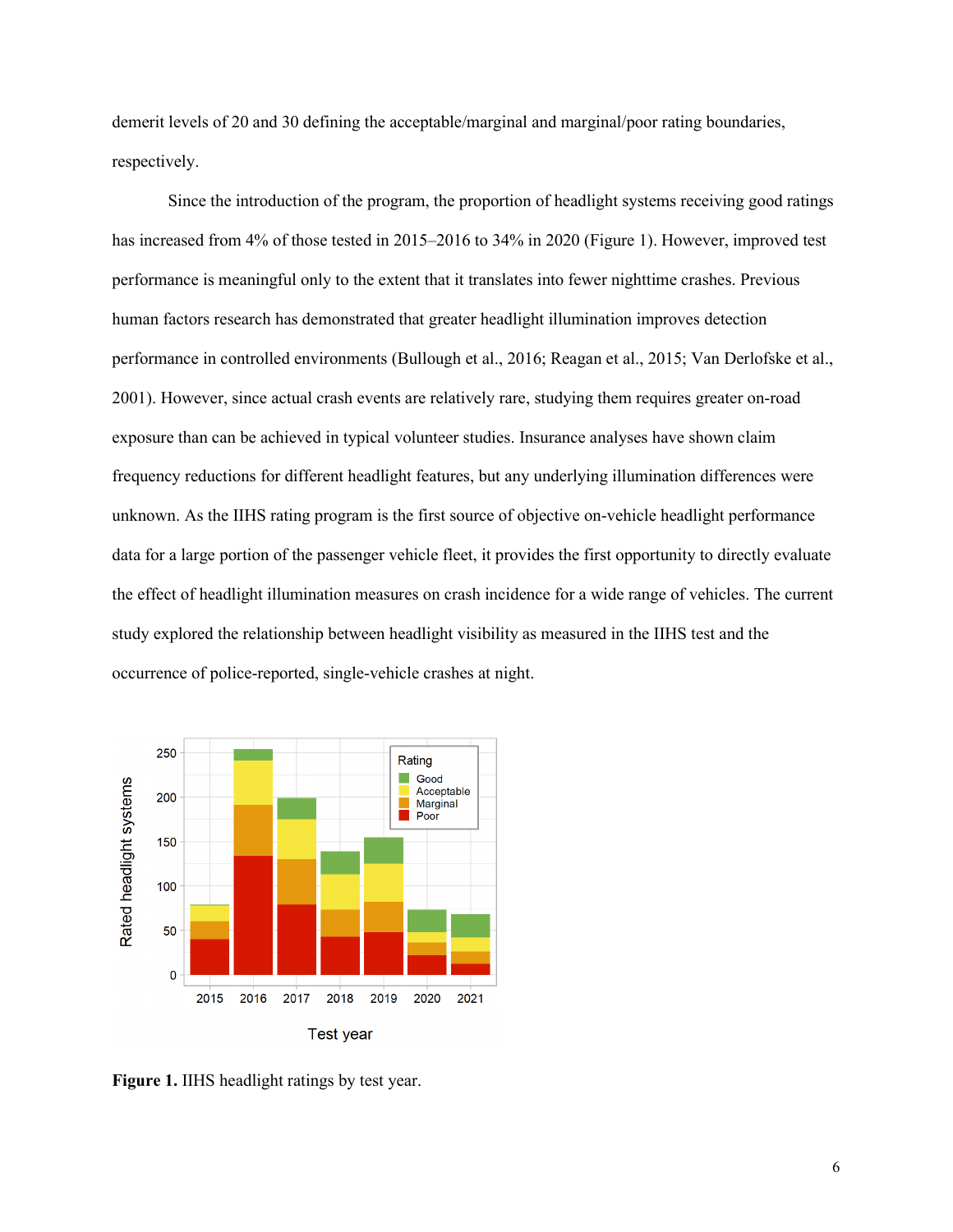### <span id="page-6-0"></span>**MATERIAL AND METHODS**

The effect of headlight visibility illumination on the nighttime single-vehicle crash (SVC) rate per vehicle mile traveled (VMT) was estimated using Poisson regression while controlling for crash, vehicle, and driver risk factors. In 2019, SVCs accounted for 64% of nighttime fatalities and 56% of daytime fatalities (IIHS, 2020c). As the presence of multiple vehicles introduces additional potential sources of visibility illumination, glare illumination, and crash risk, only SVCs were included. The effect of headlight performance on nighttime crash risk was estimated for all SVCs as well as different SVC types.

#### <span id="page-6-1"></span>**Headlight performance data**

Vehicle manufacturers offer many of their models with multiple headlight options. IIHS tests and rates each system individually, but only vehicle models with a single headlight system or with optional systems that could be discerned from the Vehicle Identification Number (VIN) were included in the current study. This criterion was met by 365 distinct headlight systems on 187 vehicle models ranging from model years 2015 to 2020.

IIHS assigns headlight ratings of good, acceptable, marginal, or poor based on the total number of demerits resulting from all test conditions. Demerits resulting from excessive low-beam glare are not relevant to driver visibility in SVCs, so adjusted ratings were calculated using only the visibility demerits. The demerit calculations otherwise were identical, including adjustments for vehicles with high beam assist. This system automatically switches between low- and high-beam settings based on its detection of other vehicles using a forward-facing camera.

#### <span id="page-6-2"></span>**Crash data**

Databases of police-reported crashes from 11 different states provided the real-world data for the study. In order to qualify for inclusion, state records included the full VIN, driver age, driver gender, and the crash date, time, and geographic coordinates. In addition, because the evaluation program began in late 2015, we excluded states that only had crash data for 2015 or 2016.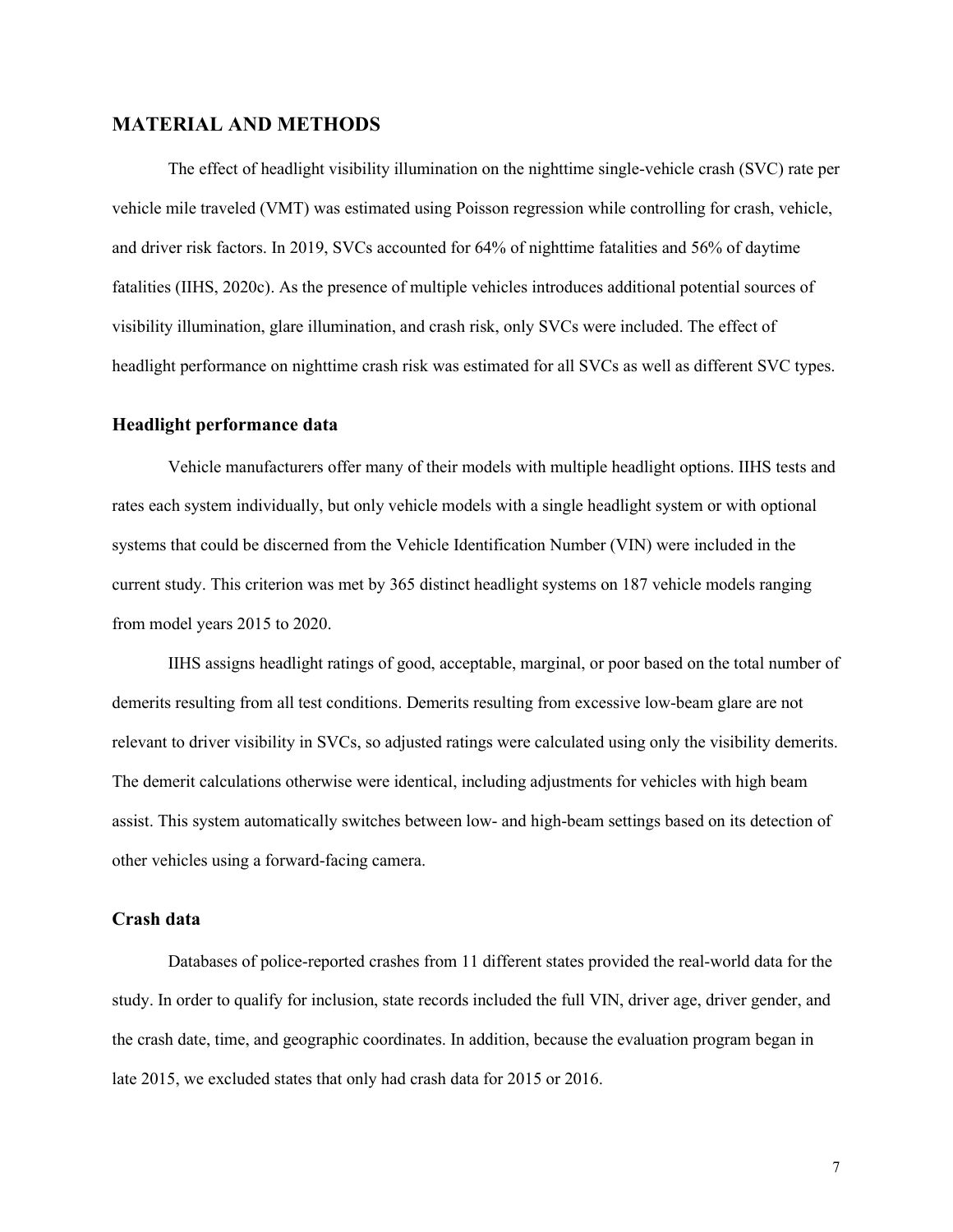All qualifying states include a code for the daylight status at the time of crash, but these are based on subjective assessments and include missing or unknown values. Sun position was determined independently using the date, time, and geographic coordinates of each crash with the "maptools" package (Bivand & Lewin-Koh, 2019) in the R programming language (R Core Team, 2018). Nighttime crashes were defined as those occurring when the sun was more than 6° below the horizon, the position that corresponds to civil dawn or dusk. All other crashes were treated as daytime crashes. When the distribution of crash times suggested that codes of 12:00 a.m. and/or 12:00 p.m. were disproportionate, crashes with these coded times were excluded.

### <span id="page-7-0"></span>**VMT and insured driver data**

VMT data were obtained from data supplied to the Highway Loss Data Institute (HLDI) by CARFAX, a IHS Markit unit that maintains a vehicle history database. These data were obtained at the VIN level and categorized by HLDI according to the state in which each vehicle was insured as well as the gender and age of the rated driver on each policy. Rated driver age is categorized into three groups:  $<$  25, 25–65, and  $>$  65 years old. The VIN-level mileage data were transformed to average VMT per day for each unique combination of headlight system, state, rated driver age group, and rated driver gender. Details of the transformation process are described by Teoh (2020). Finally, the average VMT was multiplied by the total number of insured vehicle days for each group and summed across calendar years to produce the total estimated VMT.

Approximately 7% of the total miles traveled were recorded in vehicles with unknown rated driver age or gender. These miles were redistributed among the six possible groups (three for age and two for gender) according to their proportion of known VMT for each headlight system and state.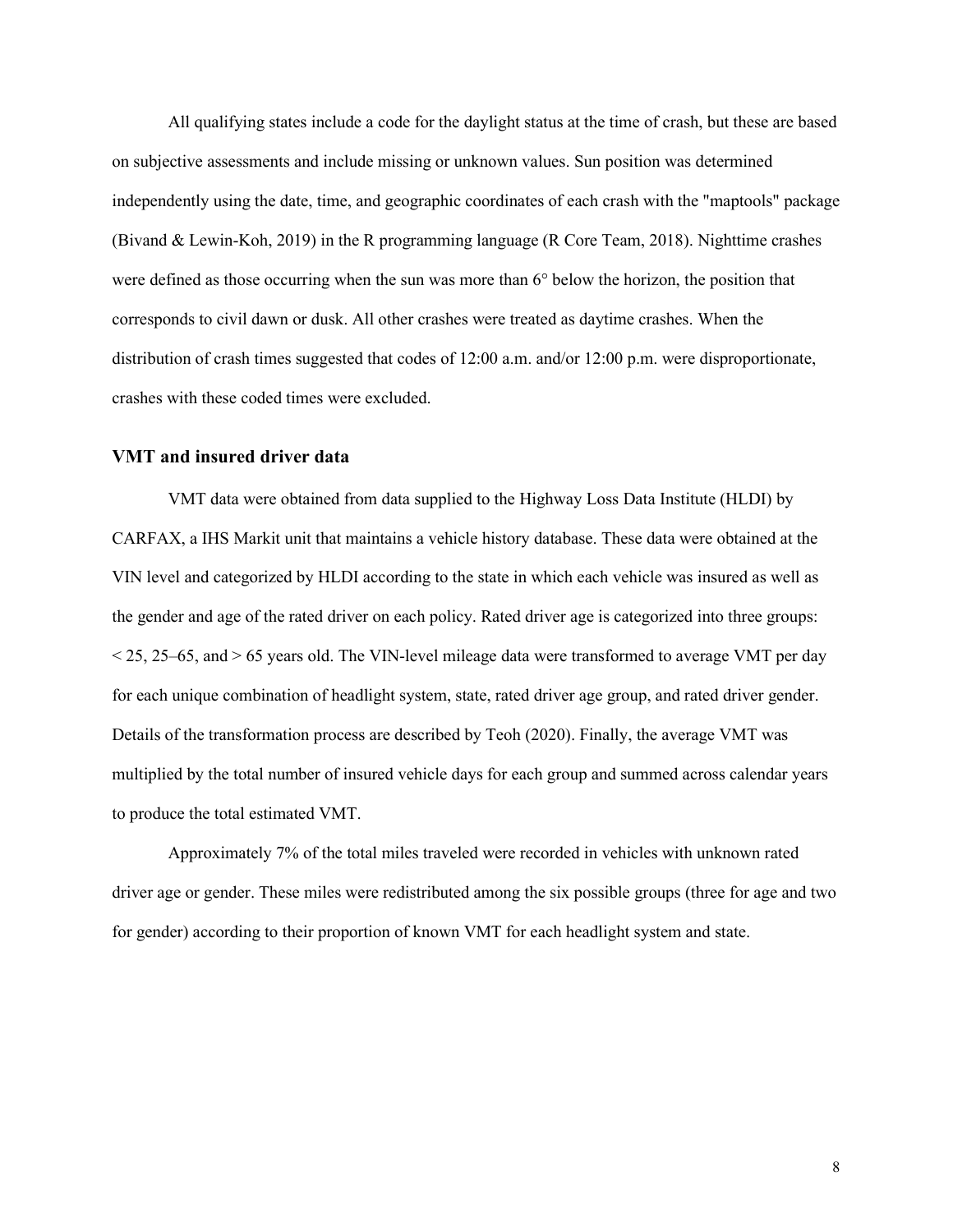#### <span id="page-8-0"></span>**Poisson regression**

The total number of police-reported daytime and nighttime SVCs for each combination of state, headlight system, and the six driver demographic groups were linked to the matching estimated VMT. The effect of IIHS headlight test performance on the rate of SVCs per VMT was evaluated using Poisson regression with the log of VMT included as an offset term. Separate models estimated the effect of test performance as a continuous visibility demerit variable and as a categorical rating variable with values of good, acceptable, marginal, or poor. Each regression model included covariates for crash state, vehicle type, standard advanced driver assistance systems (ADAS), driver age, and driver gender. Scale parameters were estimated within the Poisson models to control for overdispersion.

The visibility illumination provided by a headlight can be affected by the technology of the light source. The base trim level of many vehicles, especially on less expensive models, comes with halogen headlights. As of June 2021, no vehicle with halogen low beams has received a good IIHS rating in the headlight test, while 11% and 23% of those with HID and LED low beams, respectively, have received good ratings. Vehicle models with more expensive standard headlights, or trim levels that may package headlight upgrades with other optional features (IIHS, 2020a), may be associated with differences in driver demographics or vehicle use patterns that affect crash rates in ways that are not fully controlled by the other covariates. To minimize the influence of these differences, a two-way interaction term between crash time (daytime  $= 0$ , nighttime  $= 1$ ) and headlight performance was included in each of the regression models. The value of  $exp(x)$ , where x is the parameter estimate for this interaction term, is taken as the nighttime crash rate ratio for headlight performance adjusted for any apparent effect on daytime crash rate (RRadj). A crash time interaction term also was included for each of the other covariates since their effects may differ between nighttime and daytime. Each of the covariates is described below.

State differences in crash rates may be due in part to different urbanization, road system mix, travel speeds, terrain, weather, length of daylight, and the location within a time zone. A categorical variable was used to control for state differences. A vehicle type variable with four levels (car, minivan, SUV, or pickup) accounted for possible differences due to usage patterns by time of day, rurality, or other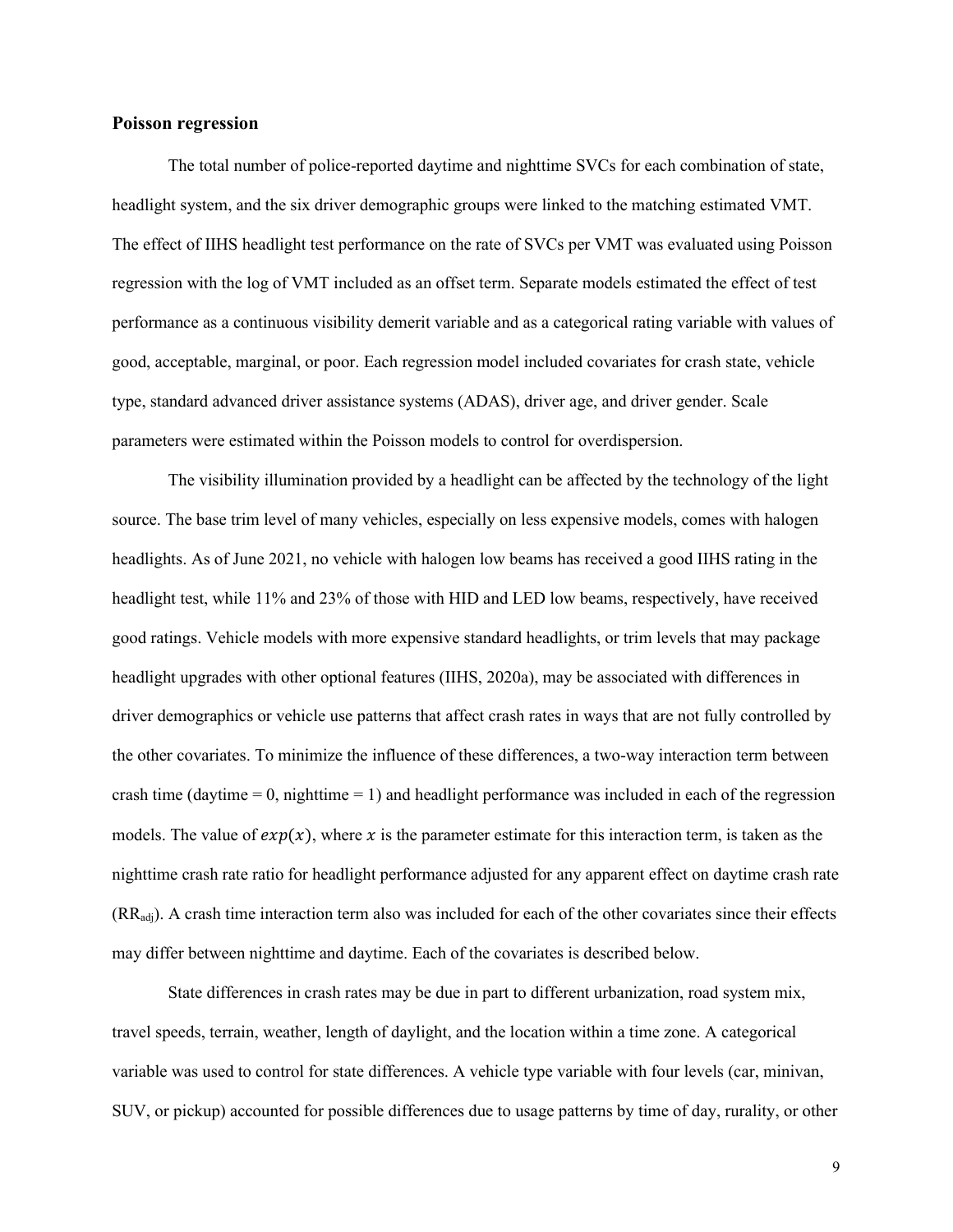factors. Driver age and gender can influence both crash risk and exposure. Older drivers often limit their driving at night (Braitman & McCartt, 2008), at least partly due to physiological aging effects that may translate to higher crash risks when they do drive (Brooks et al., 2004; Owens & Tyrrell, 1999). Conversely, younger drivers drive more often at night than older drivers (Federal Highway Administration [FHWA], 2017) and engage in more high-risk behaviors (Jonah, 1986). Relative to females, males drive more at night (FHWA, 2017) but have lower reported crash rates per mile (Massie et al., 1997).

Various ADAS technologies have been demonstrated to reduce SVC rates (Cicchino, 2018; HLDI, 2015) and may have different effects at night. ADAS features may be packaged with headlight options, partly because high beam assist systems may utilize the same forward-facing camera. We assessed vehicles in the current study for the presence of automatic emergency braking (AEB), forward collision warning (FCW), lane departure prevention (LDP), and lane departure warning (LDW) as standard features. The majority of SVCs involved vehicles without any of these features as standard equipment (82%) followed by those equipped with both AEB and LDP (14%). A two-level variable was established to account for standard ADAS, differentiating between vehicles with any of the four features as standard and those where these features were optional or not available. Most (88%) SVCs involving a vehicle in the standard ADAS group had either AEB or FCW in addition to LDP or LDW.

Additional regression models were used to study the effect of overall headlight performance in different SVC types as well as the individual effects of the components of the IIHS headlight rating. The overall headlight effect was estimated for five subsets of SVCs: driver injury crashes, tow-away crashes, crashes involving an animal, crashes involving a pedestrian, and crashes involving a pedestrian or cyclist. For all SVCs, six separate models were fit to estimate the effect of low- and high-beam visibility illumination as captured by three IIHS test metrics: the left road edge on the straightaway, the right road edge on the straightaway, and the average of the minimum lane edge measured on each of the four curves. Measures from the four curves were not included individually, as they were strongly correlated with each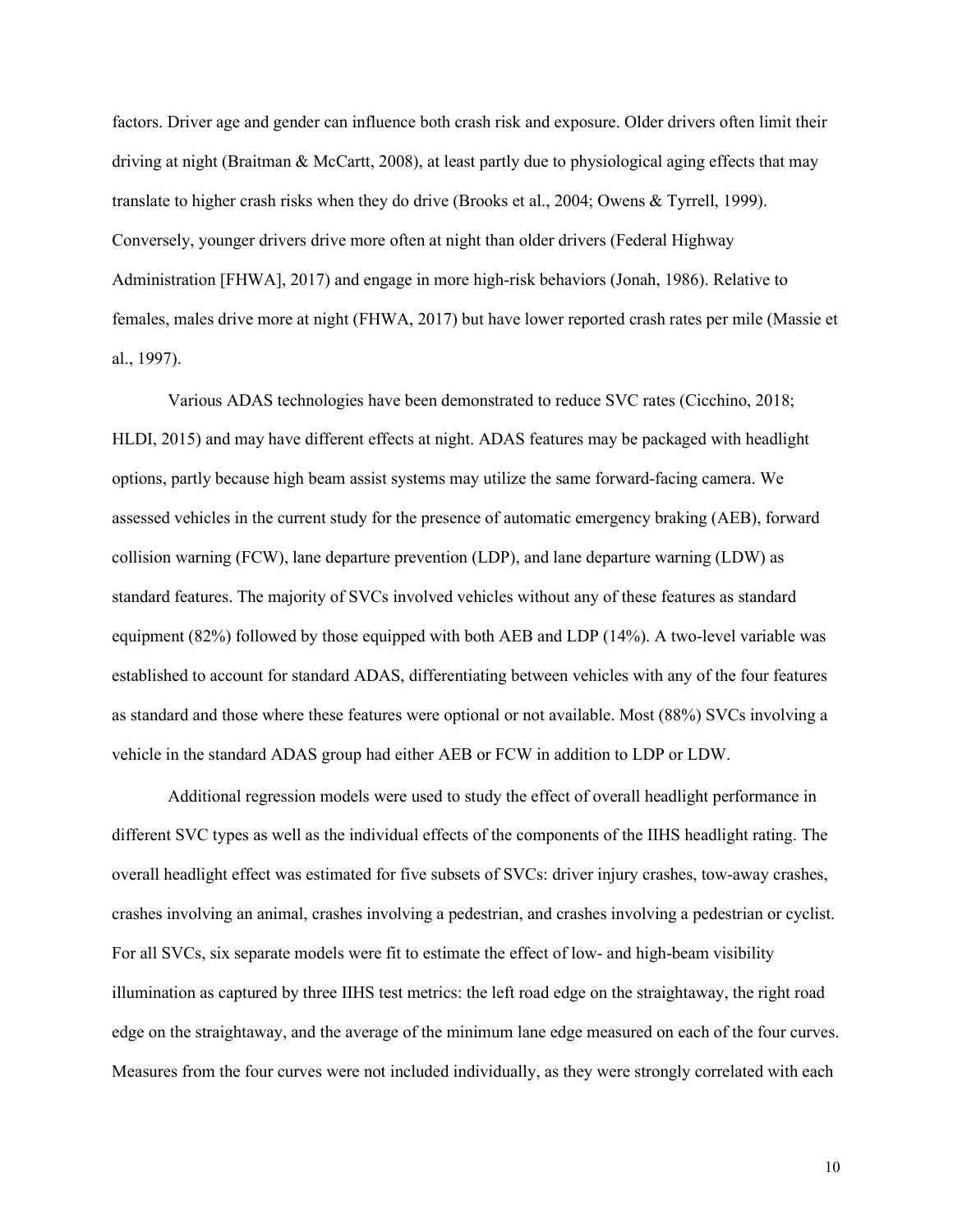other. Table 1 shows correlation coefficients for the six measures that were included. To facilitate the comparison of effects, the 5 lux distances were standardized by subtracting the mean and dividing by the standard deviation.

|              |            | High beam |            |            | Low beam |            |            |
|--------------|------------|-----------|------------|------------|----------|------------|------------|
|              |            | Curves    | Straight L | Straight R | Curves   | Straight L | Straight R |
|              | Curves     |           | 0.51       | 0.35       | 0.78     | 0.33       | 0.28       |
| High<br>beam | Straight L |           |            | 0.54       | 0.25     | 0.10       | 0.12       |
|              | Straight R |           |            |            | 0.09     | $-0.13$    | 0.14       |
| Low<br>beam  | Curves     |           |            |            |          | 0.66       | 0.58       |
|              | Straight L |           |            |            |          |            | 0.60       |
|              | Straight R |           |            |            |          |            |            |

**Table 1.** Pearson correlation coefficients for individual rating components

*Note:*  $L = left$ .  $R = right$ .

Multiple imputation was used to account for SVC cases that were missing required data. The elements with missing data were driver age group (10% of cases), driver gender (11%), driver injury (9%), and vehicle tow status (34%). The "mice" package in R was used to impute the missing data 20 times and to estimate the resulting uncertainty in the model results. Additional variables used as predictors were crash state, time (daytime or nighttime), vehicle type, the number of visibility demerits, standard ADAS status, and the involvement of a pedestrian, cyclist, or animal.

## <span id="page-10-0"></span>**RESULTS**

In the 11 states meeting our inclusion criteria, there were 101,823 SVCs involving a vehicle with one of 312 different headlight systems with a known IIHS rating (Figure 2). Based on the crash date, time, and geographic coordinates, it was determined that 43,659 (43%) of the crashes occurred at night. The Poisson regression models of crash rate were based on 15,427 unique combinations of state, headlight system, standard ADAS status, driver age group, and driver gender, representing a total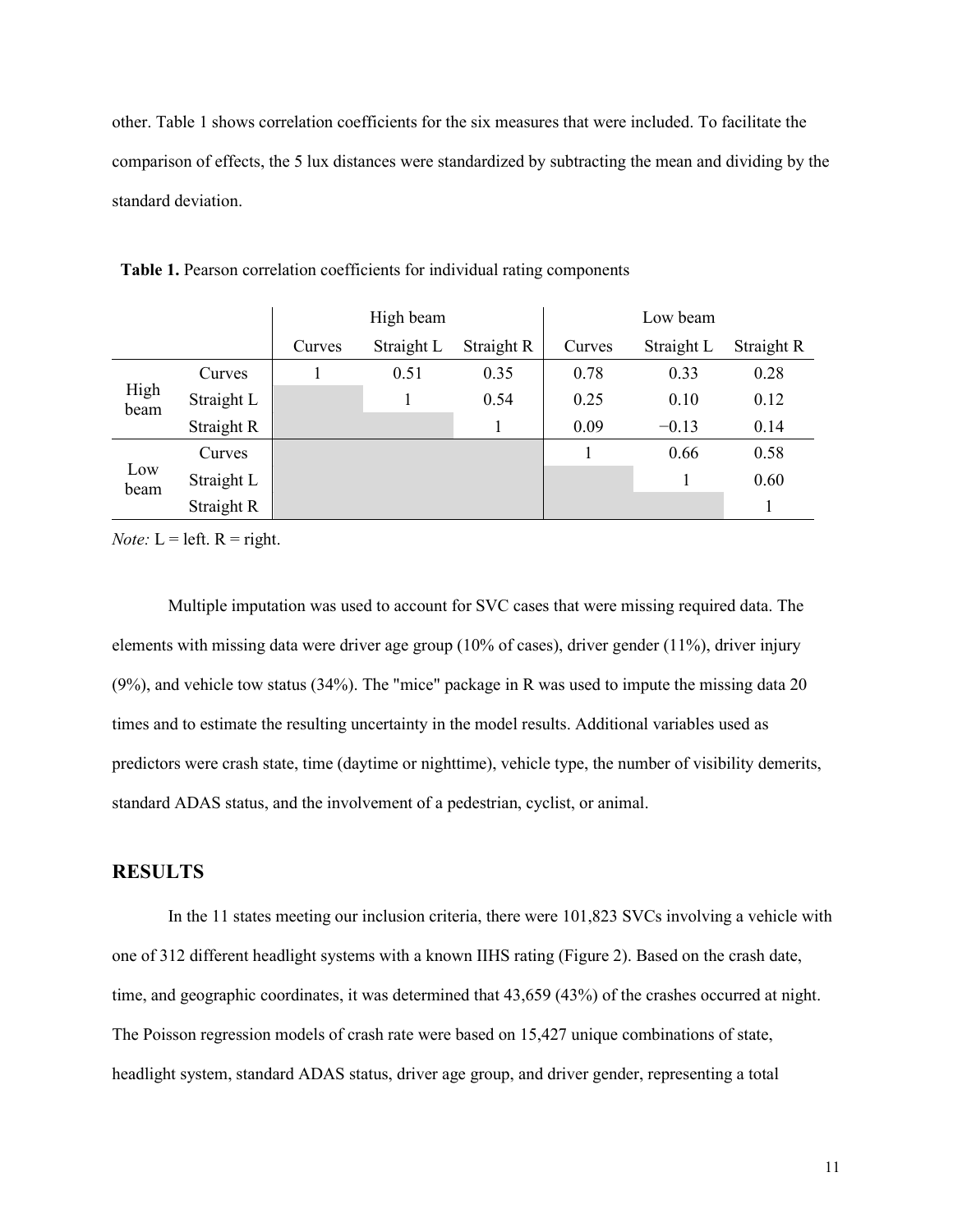of 9.7 million insured vehicle years and 144 billion VMT. The distribution of crashes by headlight visibility demerits and vehicle type is shown in Figure 3. Fifty-six percent of the crashes occurred in vehicles with headlight systems that would have been rated poor even without the addition of any glare demerits, while 1.6% would have been rated good.



**Figure 2.** Distribution of single-vehicle crashes by state and crash time.



**Figure 3.** Proportion of single-vehicle crashes by IIHS headlight demerits and vehicle type.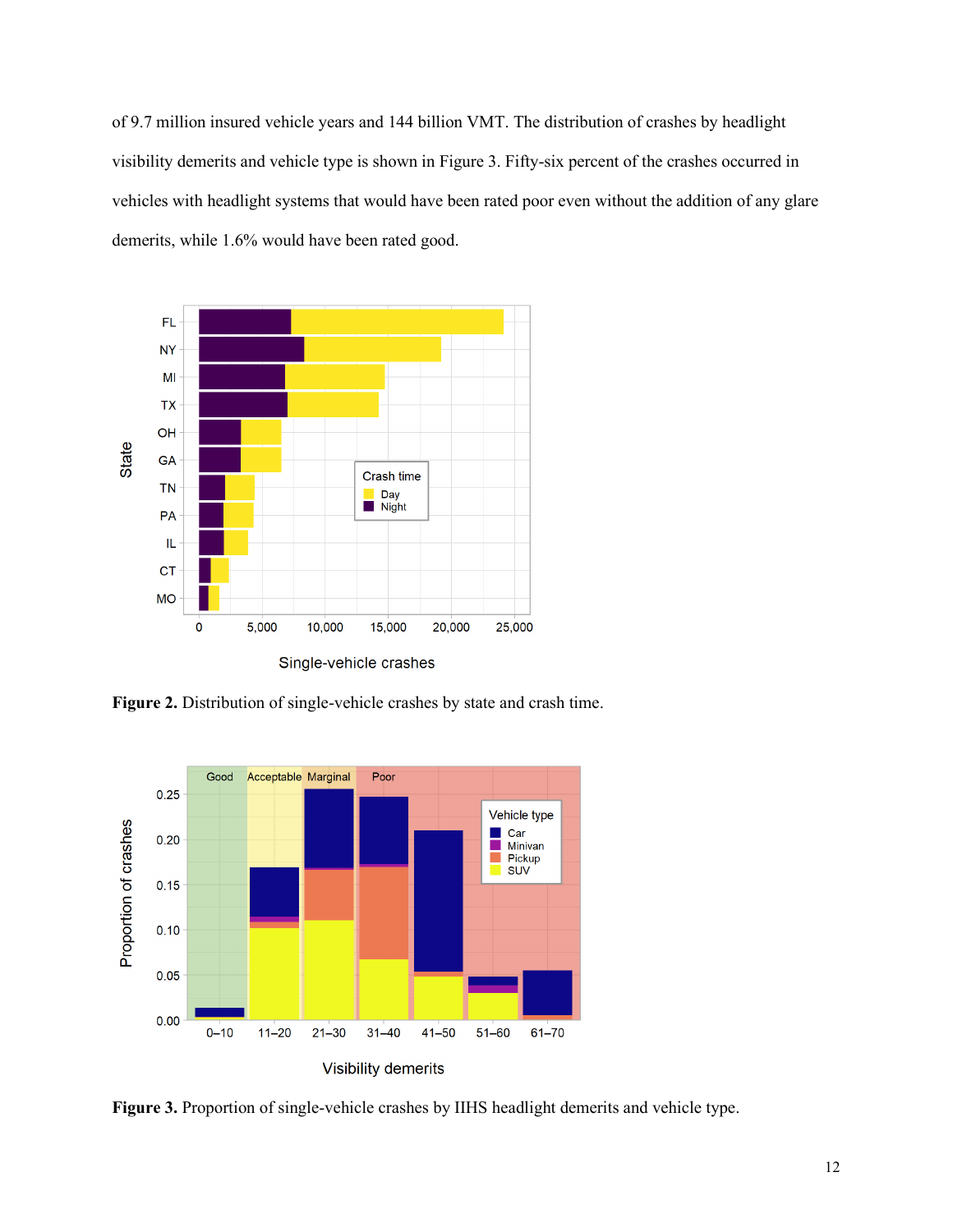Regression model results for the effect of headlight visibility performance are presented in Table 2 (see page 14). Relative to the estimated effect on daytime crashes, achieving 10 fewer visibility demerits in the IIHS headlight evaluation was associated with a 4.6% reduction in the nighttime SVC rate per VMT  $(RR_{\text{adi}} = 0.954; 95\%$  confidence interval [CI]: 0.930–0.979;  $p < 0.001$ ). Modeling headlight visibility as a categorical rating variable also identified nighttime SVC rate reductions for better headlight performance. Compared with headlights with poor ratings, those with good ratings demonstrated the largest rate reduction  $(0.813; 0.624-1.06; p = 0.12)$ , followed by those with acceptable  $(0.853; 0.776-0.938; p < 0.001)$  and marginal (0.904; 0.837–0.976; *p* = 0.01) ratings.

A good IIHS headlight rating was associated with reductions in the rate of each of the evaluated SVC types at nighttime relative to daytime (Table 2 and Figure 4). Compared with vehicles with poor-rated headlights, rate reductions were greatest for driver injury (RR<sub>adj</sub>: 0.71;  $p = 0.11$ ), tow-away (0.76;  $p = 0.01$ ), and pedestrian  $(0.77; p = 0.42)$  crashes. Acceptable and marginal headlight ratings also were associated with rate reductions for every group of crashes, as was the effect for fewer demerits. With the exception of one crash group (the combination of pedestrian and cyclist crashes), the order of the estimated effect magnitudes for the rating variable aligned with the order of the IIHS rating categories.



Crash type and number of nighttime crashes

**Figure 4.** Effect of headlight performance on nighttime crash rate relative to the effect on daytime crash rate. The demerit effect was scaled to 26, the difference between the median values in the poor and acceptable IIHS rating categories.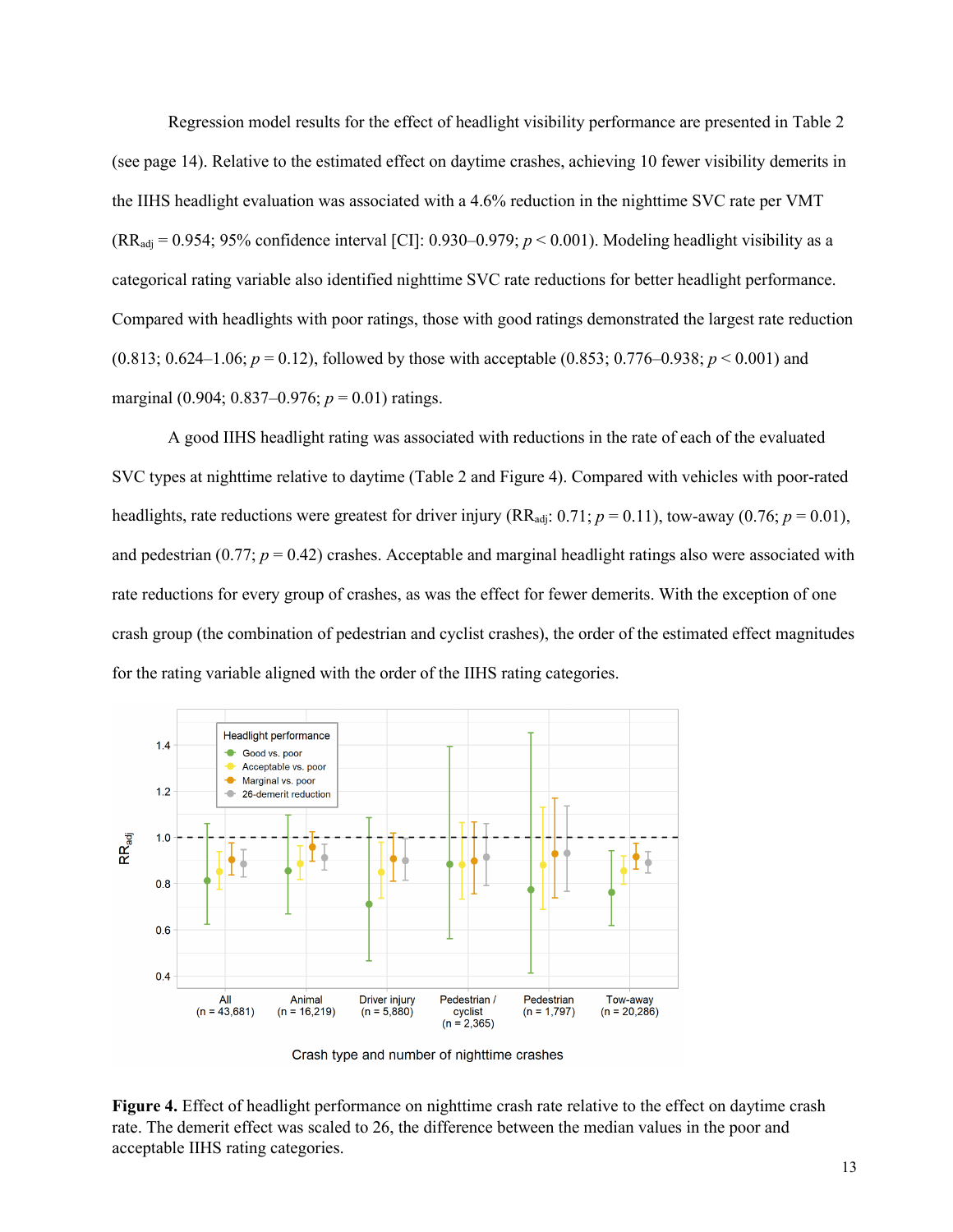**Table 2.** Poisson regression model results for headlight performance metrics

|                                    |                   | Single-vehicle crash type with number of nighttime crashes |                  |                        |                     |                                   |                    |  |
|------------------------------------|-------------------|------------------------------------------------------------|------------------|------------------------|---------------------|-----------------------------------|--------------------|--|
| Headlight<br>performance<br>metric |                   | All<br>43,659                                              | Animal<br>16,213 | Driver injury<br>5,856 | Pedestrian<br>1,796 | Pedestrian<br>or cyclist<br>2,364 | Tow-away<br>20,243 |  |
|                                    | $RR_{\text{adj}}$ | 0.954                                                      | 0.965            | 0.960                  | 0.974               | 0.967                             | 0.956              |  |
| 10 fewer demerits                  | 95% CI            | 0.930, 0.979                                               | 0.943, 0.988     | 0.924, 0.998           | 0.903, 1.05         | 0.914, 1.02                       | 0.938, 0.976       |  |
|                                    | $p$ value         | ${}_{0.001}$                                               | 0.003            | 0.04                   | 0.49                | 0.24                              | ${}< 0.001$        |  |
| Good rating<br>(ref: Poor)         | $RR_{\text{adj}}$ | 0.813                                                      | 0.855            | 0.710                  | 0.774               | 0.884                             | 0.763              |  |
|                                    | 95% CI            | 0.624, 1.06                                                | 0.668, 1.10      | 0.465, 1.09            | 0.412, 1.45         | 0.561, 1.39                       | 0.618, 0.942       |  |
|                                    | $p$ value         | 0.12                                                       | 0.22             | 0.11                   | 0.42                | 0.6                               | 0.01               |  |
|                                    | $RR_{\text{adj}}$ | 0.853                                                      | 0.887            | 0.849                  | 0.881               | 0.882                             | 0.856              |  |
| Acceptable rating<br>(ref: Poor)   | 95% CI            | 0.776, 0.938                                               | 0.816, 0.963     | 0.737, 0.978           | 0.688, 1.13         | 0.732, 1.06                       | 0.796, 0.919       |  |
|                                    | $p$ value         | ${}< 0.001$                                                | 0.004            | 0.02                   | 0.32                | 0.19                              | ${}< 0.001$        |  |
| Marginal rating<br>(ref: Poor)     | $RR_{\text{adj}}$ | 0.904                                                      | 0.958            | 0.908                  | 0.929               | 0.898                             | 0.917              |  |
|                                    | 95% CI            | 0.837, 0.976                                               | 0.897, 1.02      | 0.810, 1.02            | 0.738, 1.17         | 0.755, 1.07                       | 0.863, 0.974       |  |
|                                    | $p$ value         | 0.01                                                       | 0.21             | 0.1                    | 0.53                | 0.22                              | 0.005              |  |

*Note:* CI = confidence interval.

*RRadj* is the estimated rate ratio of nighttime single-vehicle crashes (SVCs) per vehicle mile travelled (VMT) associated with each headlight metric divided by the estimated rate ratio of daytime SVCs per VMT. For each type of SVC, one regression model was used to estimate the effect of headlight performance as a continuous demerit variable and a second model was used to estimate its effect as a categorical rating variable. Nighttime crash counts for driver injury and tow-away crashes are average counts across imputed data sets.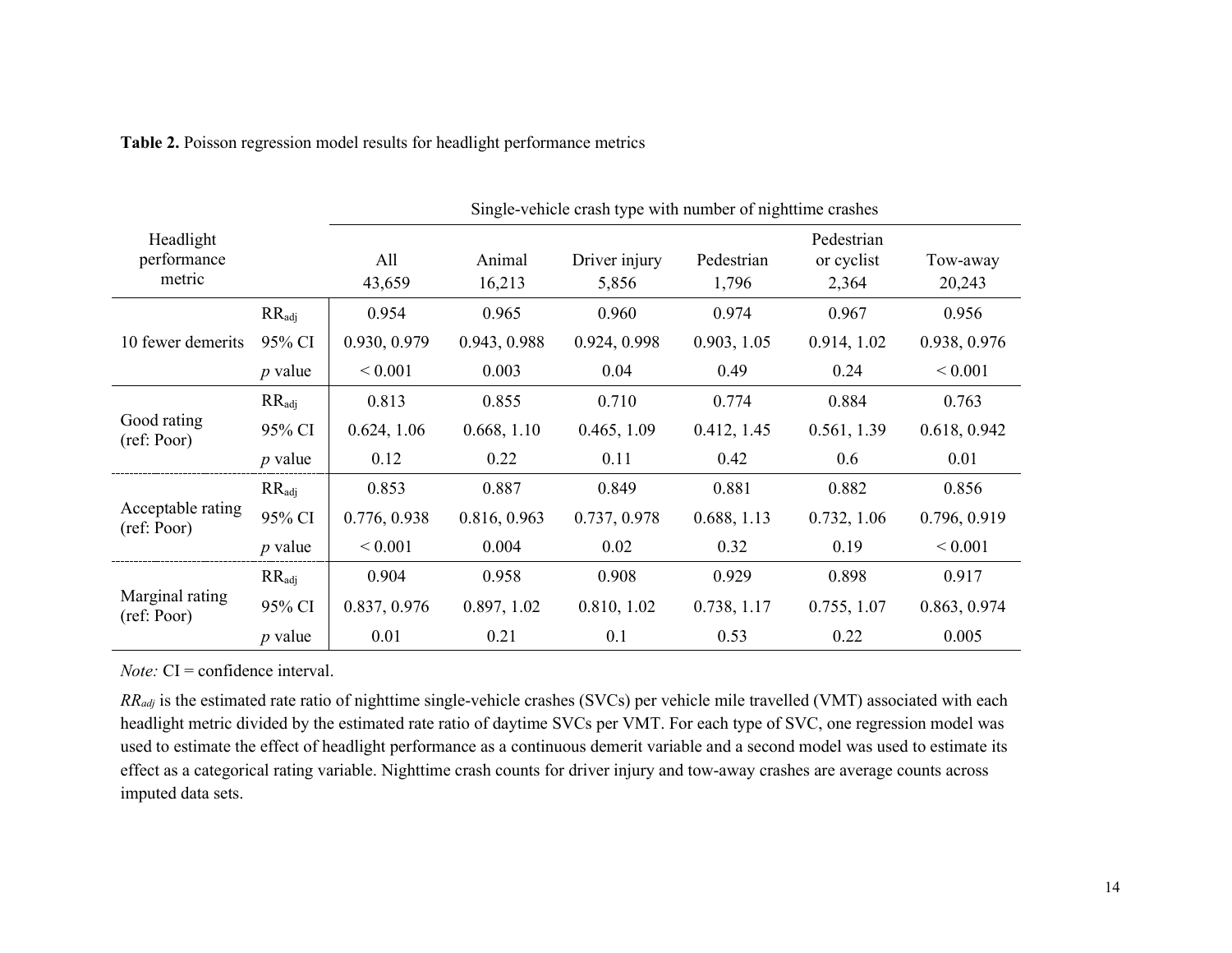Models estimating the effect of individual components of the IIHS headlight rating showed that changes in the high- and low-beam curve illumination distances had the greatest effects on the overall nighttime SVC rate (Table 3). When converted to visibility demerits, these results indicate that the existing rating scheme underweights the curve conditions relative to their apparent effect on crash rates, especially for the high beams, while overweighting the low-beam straightaway conditions (Figure 5).

|                       | $5 \text{lux}$<br>distance(m) |           | Regression model results for 1 SD<br>increase |              |                |
|-----------------------|-------------------------------|-----------|-----------------------------------------------|--------------|----------------|
| Rating component      | Mean                          | <b>SD</b> | $RR_{\text{adj}}$                             | 95% CI       | <i>p</i> value |
| High beam: curves     | 65.6                          | 9.6       | 0.896                                         | 0.851, 0.944 | ${}< 0.001$    |
| High beam: straight L | 125.4                         | 24.9      | 0.954                                         | 0.930, 0.980 | ${}< 0.001$    |
| High beam: straight R | 147.8                         | 18.7      | 0.976                                         | 0.943, 1.01  | 0.170          |
| Low beam: curves      | 53.0                          | 9.3       | 0.906                                         | 0.849, 0.966 | 0.003          |
| Low beam: straight L  | 48.4                          | 12.0      | 0.959                                         | 0.926, 0.994 | 0.020          |
| Low beam: straight R  | 86.9                          | 19.6      | 0.951                                         | 0.905, 0.999 | 0.040          |

**Table 3.** Poisson regression model results for individual rating components

*Note:*  $CI =$  confidence interval.  $L =$  left.  $R =$  right.  $SD =$  standard deviation.



**Figure 5.** Rating components. The dashed line represents a linear fit with the intercept fixed at 0.  $CI =$  confidence interval.  $SD =$  standard deviation.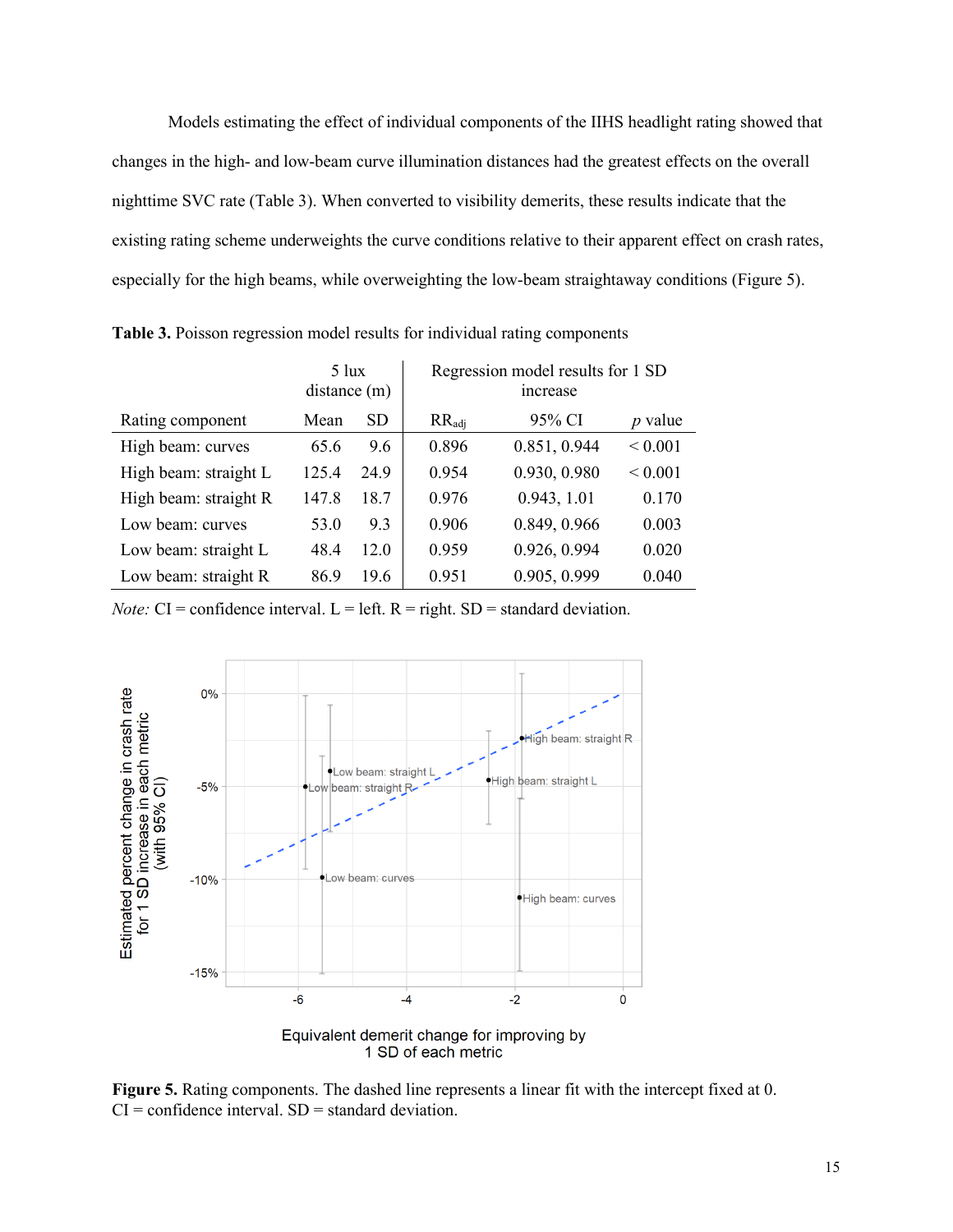Estimated effects for all covariates other than crash state are shown in the Appendix for the model of overall SVC rate. The nighttime rate reduction associated with fewer IIHS visibility demerits was relative to a significantly lower daytime crash rate per mile traveled ( $p < 0.001$ ). Most of the other covariates were estimated to have significant effects, both on the daytime crash rate and on the difference between daytime and nighttime crash rates. Standard ADAS was estimated to reduce the rate of daytime SVCs by 10% (RR:  $0.90$ ;  $p < 0.001$ ) and provide an additional nonsignificant 6% reduction in the rate of nighttime SVCs ( $RR_{\text{adj}}$ : 0.94;  $p = 0.16$ ).

## <span id="page-15-0"></span>**DISCUSSION**

The IIHS headlight evaluation program is the only assessment of on-road lighting that is based on objective illuminance measures and that covers the majority of the fleet. The results of this study demonstrate that headlight visibility performance, as defined by this program, has a strong effect on the rate of police-reported nighttime SVCs. This was true whether measuring the effect of discrete headlight rating categories or the underlying demerits. In addition, the benefit of improved headlight visibility illumination was apparent in all the different types of SVCs that were considered.

### <span id="page-15-1"></span>**Rating components**

As described in the Introduction, IIHS assigns categorical headlight ratings based on the total number of visibility and glare demerits from all test conditions. Model estimates based on the visibility portion of the rating indicate the existing boundaries produce categories that are well-aligned with crash outcomes (Figure 4). However, there is some indication that the weighting of the different test conditions could be adjusted to better reflect their relative benefits in real-world driving scenarios (Figure 5). While an improvement in any of the test metrics is estimated to reduce the nighttime crash rates, the greatest benefits are associated with improvements in the low- and high-beam curve visibility measurements, which are strongly correlated (Table 1). An improvement of one standard deviation, or around 10 m, in the average 5 lux distance for the high-beam curve conditions is estimated to reduce the nighttime SVC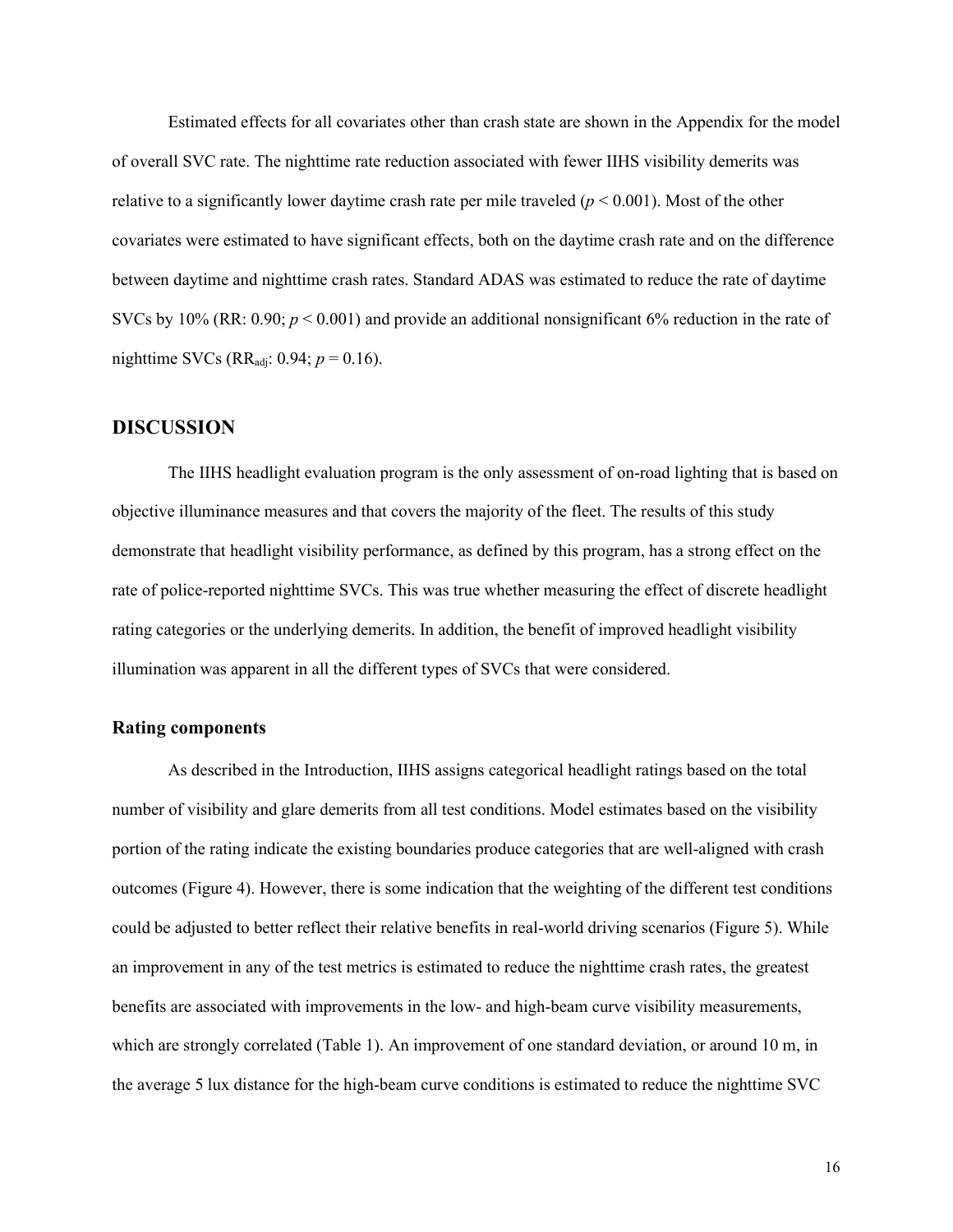rate by around 10%, but this only improves the headlight rating by 2 demerits, or one fifth of a rating band. This apparent shortcoming may be at least partially offset by two considerations. First, the strong correlation with low-beam curve visibility means that an improvement for high beams would also likely result in fewer demerits for the low-beam test conditions. Second, vehicles with high beam assist qualify for additional credit based on their high-beam performance.

The IIHS rating program was developed based on a distribution of 5 lux visibility distances measured during research testing (IIHS, 2015). The demerit equations were established to target weighting ratios of 3:1 for low vs. high beams and 3:2 for the straightaway vs. curves, with straightaway demerits split equally between measurements on the left and right side of the road. The low- vs. highbeam ratio was chosen based on research indicating a high-beam use rate of 25% for isolated vehicles on unlit rural roads (Mefford et al., 2006). A subsequent study found a similar rate of 18% (Reagan et al., 2017). As of June 2021, the median demerit values for all vehicles without any glare downgrades reflected a ratio of 3.2:1 for low vs. high beams (Table 4), indicating that the relative performance of the overall fleet has been similar to the original IIHS research tests.

|           |              | All vehicles |       | Vehicles without glare demerits |        |       |  |
|-----------|--------------|--------------|-------|---------------------------------|--------|-------|--|
|           | Straightaway | Curves       | Total | Straightaway                    | Curves | Total |  |
| Low beam  | 6.3          | 7.2          | 13.4  | 10.9                            | 8.9    | 19.8  |  |
| High beam | 2.6          | 2.9          | 5.5   | 2.8                             | 3.3    | 6.1   |  |
| Total     | 8.9          | 10.0         | 18.9  | 13.7                            | 12.1   | 25.8  |  |

**Table 4.** Median visibility demerit values by condition for all vehicles tested by IIHS as of June 2021

*Note:* Any credits for high beam assist are not reflected.

By contrast, the fleet's headlight visibility on curves relative to the straightaway has been worse than expected, producing median demerit values that are very similar (straightaway-to-curves ratio of 2.3:2). This means that an adjustment of the demerit equations to increase the curve weighting would result in a ratio even more divergent from the original target ratio of 3:2. This target was intentionally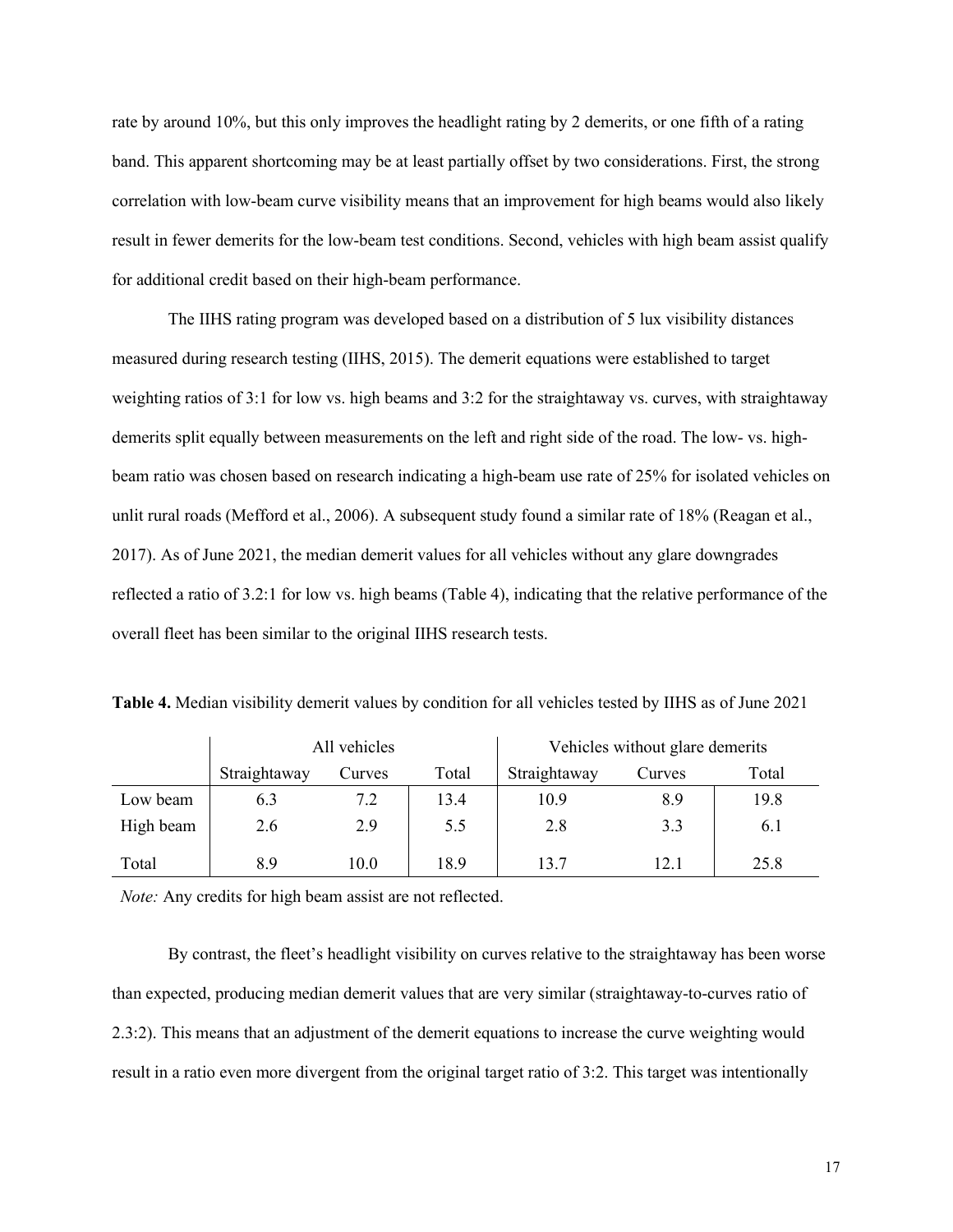chosen to weight curves somewhat more heavily than their observed 32% frequency in fatal nighttime crashes (Brumbelow, 2015), based on the assumption that the wider beam patterns necessary for improved curve illumination would provide additional benefits on straight sections of road. At least three potential explanations, or some combination thereof, may account for the finding that curve visibility is underweighted compared with its real-world effects. First, relative to headlights with median illumination levels, an increase in the width of the beam pattern may be more effective at reducing straightaway SVC rates than an increase in reach. Second, the benefit of wider beam patterns on curves may be greater than the benefit of longer beam patterns on straightaways. Third, the proportion of nighttime SVCs that occur on curves may be greater when considering all police-reported crashes in general than fatal crashes alone. Exploring these possibilities likely requires crash data sources with more consistent horizontal curvature information than the state databases used for this study. Road horizontal curvature codes did not exist in five of the 11 states, and when they were present they appeared underutilized. Fewer than 10% of crashes were coded as occurring on curves in the six states with available data.

### <span id="page-17-0"></span>**Glare**

This study demonstrates that vehicles that provide more visibility illumination have lower nighttime SVC rates. To perform well in the IIHS evaluation, a headlight design must provide this illumination without producing excessive low-beam glare illuminance. The median visibility demerits in Table 4 illustrate this balance. Vehicles without any glare downgrades have around one-third more demerits than all vehicles. While research has shown that drivers tend to overestimate the disabling effects of glare (Sewall et al., 2016), glare can reduce driver visibility and performance (Theeuwes et al., 2002; Van Derlofske et al., 2005) and it may be a contributing factor in some of the 36% of nighttime crashes that involve more than one vehicle. Assessing this possibility is complex and remains an area for further research. In two-vehicle crashes, it may require knowledge of the visibility and glare illumination of both involved vehicles as well as data elements, such as vehicle crash configuration, that were not available in some of the states used in this study. Furthermore, if the primary effect of disabling glare is to

18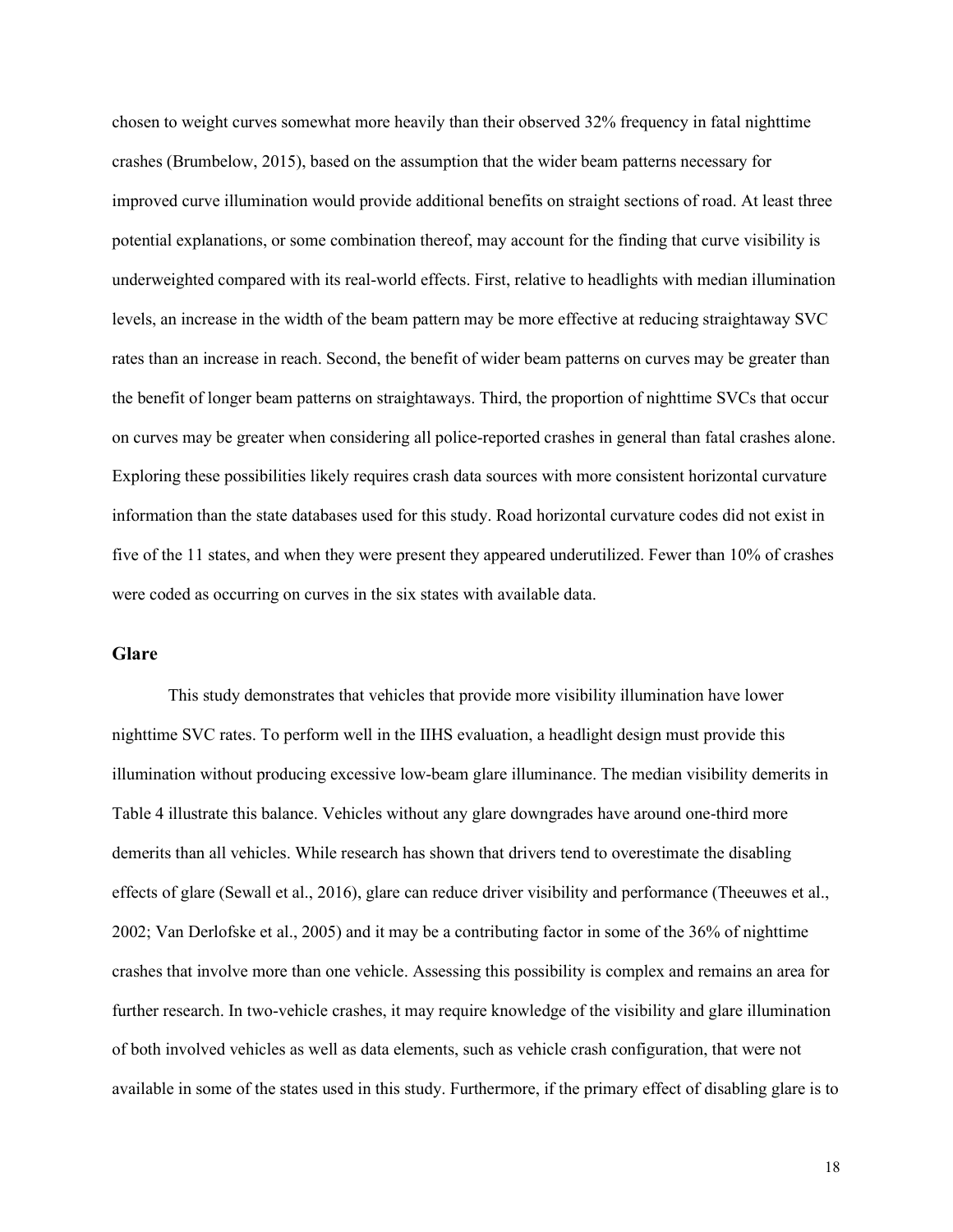increase the risk of crashing into vehicles or objects other than the glare-producing vehicle, its effects would not be discernable in retrospective crash data.

#### <span id="page-18-0"></span>**Limitations**

This study has a few limitations. The controls for driver age and gender assume the rated insured driver associated with each vehicle is responsible for the miles traveled and crash involvements. Any systematic differences between the rated driver and the primary or crash-involved driver that are associated with headlight performance could bias the results. Some confounding with ADAS status also may remain, since effects may differ by system type and manufacturer, and since ADAS status was unknown when it was offered as an optional feature. In fact, even standard features can be disabled by the driver and often are (Reagan et al., 2018).

Another limitation concerns the VMT exposure variable used in this study, which is not specific to daytime or nighttime. If the nighttime proportion of VMT is lower for vehicles with better visibility, then it is possible that the visibility benefits are overestimated. However, this would mean that the daytime proportion of VMT is greater, and the expected daytime SVC rate would be higher when controlling for other factors. Results indicated the opposite, with lower rates of daytime SVCs for vehicles with better headlight scores. One possible explanation is that drivers of vehicles with better headlights actually drive a lower proportion of their miles during the day and a greater proportion at night, for example because they proactively shop for vehicles with better ratings or reactively adjust to better visibility by reducing their tendency to self-limit nighttime travel. If this is the case, the true headlight visibility benefit may be underestimated.

Another limitation of this study is its inability to evaluate real-world effects of the glare portion of the IIHS rating. Finally, the low sample size for headlights with the best visibility performance leads to wide confidence intervals for good-rated vehicles relative to the other ratings. More precise estimates should be possible in the future, as ratings improve overall and as more high-quality headlight systems

19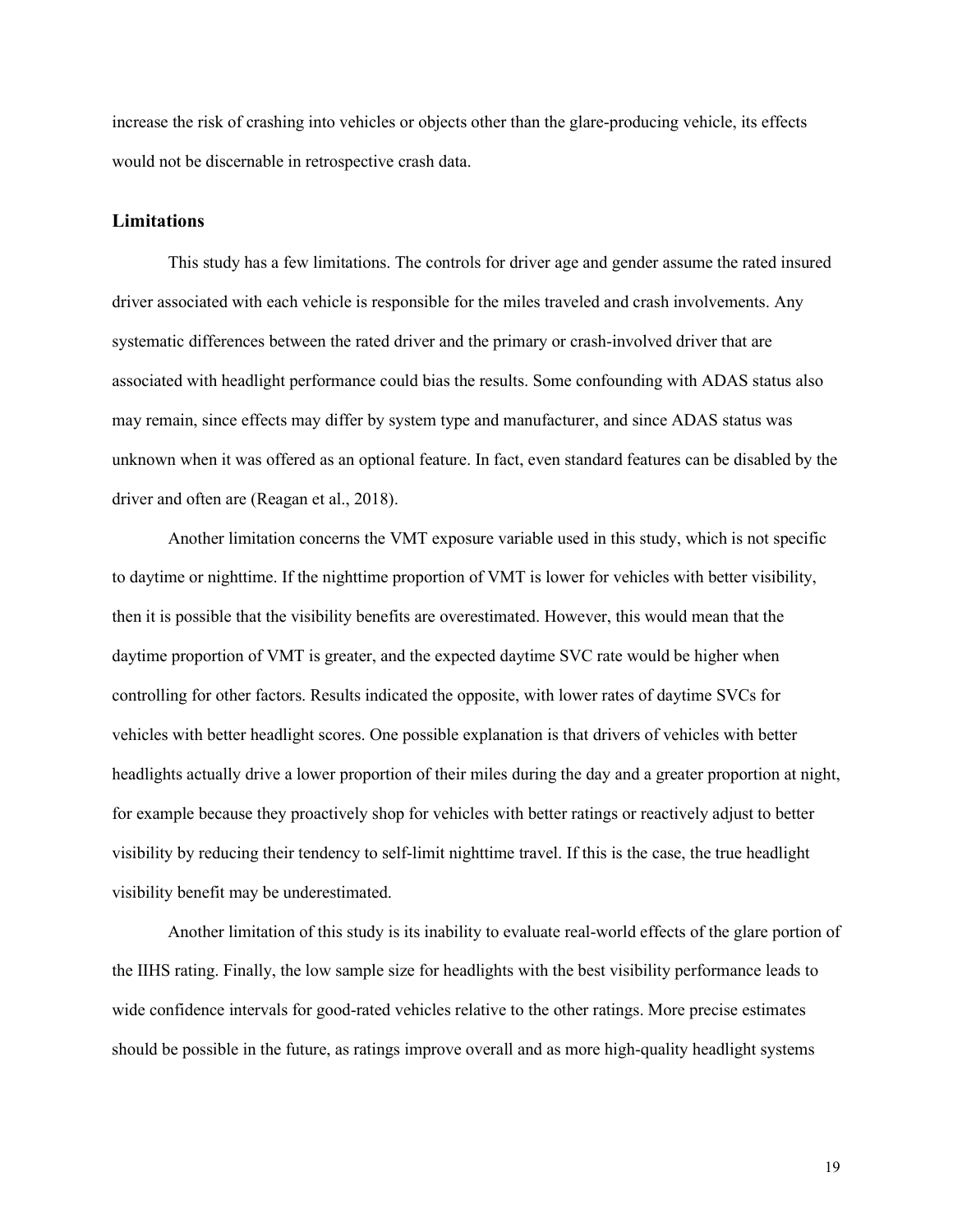become available as standard equipment (IIHS, 2020b), enabling the inclusion of more vehicle models in the analysis.

## <span id="page-19-0"></span>**CONCLUSIONS**

Vehicles with greater levels of headlight visibility in the IIHS evaluation have lower rates of nighttime SVCs per mile traveled. Achieving 10 fewer demerits, equivalent to an improvement of one rating category for most vehicles, is estimated to reduce the crash rate by 4.6% after adjusting for differences in daytime crash rates and other factors. Nighttime SVC rate reductions also were estimated for driver injury crashes, tow-away crashes, and crashes involving an animal, a pedestrian, and a pedestrian or cyclist. There is some indication that the real-world benefits of wide beam patterns are underweighted by the IIHS test. Nevertheless, the existing rating categories are well-aligned with nighttime crash rates. While limited by low exposure and correspondingly wide confidence intervals relative to other rating categories, good-rated headlights were estimated to reduce overall nighttime SVC rates by around 20% relative to those with poor ratings, with slightly greater reductions in the rates of driver injury, tow-away, and pedestrian crashes.

## <span id="page-19-1"></span>**ACKNOWLEDGMENTS**

The author is indebted to the IIHS and HLDI team whose expertise and dedication have enabled this work. Aimee Cox, Nicholas Basch, and Bingling Wang compiled state and insurance policy data from a dizzying number of sources. Eric Teoh provided crucial guidance with model specification. David Aylor's oversight and organization makes headlight (and ADAS) evaluations a reality, while Vickie Hoover is magically able to acquire vehicles with even the rarest of headlight options. Phil Floyd, Steve Griffin, and Ken Melville are testing gurus. They and other headlight test drivers have driven thousands of lane-centered, constant-speed, nighttime miles on the IIHS test track.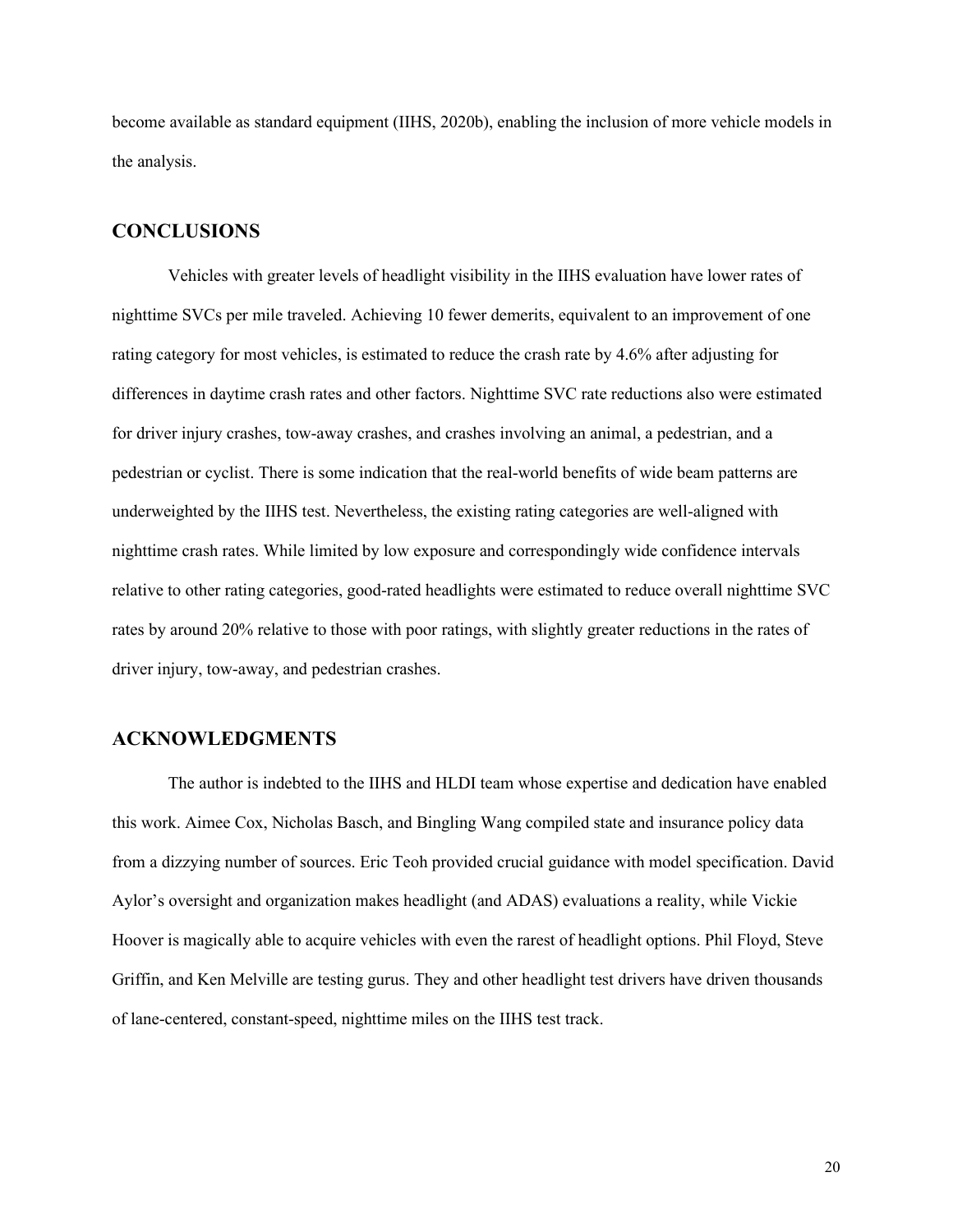## <span id="page-20-0"></span>**REFERENCES**

- Bivand, R., & Lewin-Koh, N. (2019). *maptools: Tools for handling spatial objects* (R package version 0.9-8). [https://CRAN.R-project.org/package=maptools](https://cran.r-project.org/package=maptools)
- Braitman, K. A., & McCartt, A. T. (2008). Characteristics of older drivers who self-limit their driving. *Annals of Advances in Automotive Medicine: 52nd Annual Scientific Conference of the Association for the Advancement of Automotive Medicine, 52,* 245–253.
- Brooks, J. O., Tyrrell, R. A., Frank, T. A., & Isenhower, R. W. (2004). Effects of visual challenges on steering ability: Testing the selective degradation hypothesis. *Proceedings of the Human Factors and Ergonomics Society 48th Annual Meeting, 48*(19), 2364–2368. https://doi.org/10.1177/154193120404801934
- Brumbelow, M. L. (2015). A survey of horizontal road curvature for fatal nighttime crashes. *Proceedings of the 11th International Symposium on Automotive Lighting*. Berlin, Germany: IAV Automotive Engineering.
- Bullough, J. D., Van Derlofske, J. V., & Akashi, Y. (2006). Strategies for optimizing headlamp illumination and visibility along curves (SAE Technical Paper Series 2006-01-0489). SAE International. https://doi.org/10.4271/2006-01-0489
- Cicchino, J. B. (2018). Effects of lane departure warning on police-reported crash rates. *Journal of Safety Research, 66,* 61–70. https://doi.org/10.1016/j.jsr.2018.05.006
- Consumer Reports. (2016). *Car headlight performance found to be not so bright*. [https://www.consumerreports.org/car-safety/car-headlight-performance-found-to-be-not-so](https://www.consumerreports.org/car-safety/car-headlight-performance-found-to-be-not-so-bright/)[bright/](https://www.consumerreports.org/car-safety/car-headlight-performance-found-to-be-not-so-bright/)
- Environmental Protection Agency. (2020). *Population and activity of onroad vehicles in MOVES3* (EPA-420-R-20-023). [https://cfpub.epa.gov/si/si\\_public\\_record\\_report.cfm?Lab=OTAQ&dirEntryId=328870](https://cfpub.epa.gov/si/si_public_record_report.cfm?Lab=OTAQ&dirEntryId=328870)
- Federal Highway Administration. (2017). 2017 National household travel survey. U.S. Department of Transportation. [http://nhts.ornl.gov](http://nhts.ornl.gov/)
- Highway Loss Data Institute. (2015). Volvo City Safety loss experience—A long-term update. *HLDI Bulletin, 32*(1). 1–24.
- Highway Loss Data Institute. (2016). 2010 Mazda 3 adaptive front lighting system. *HLDI Bulletin, 33*(26). 1–13.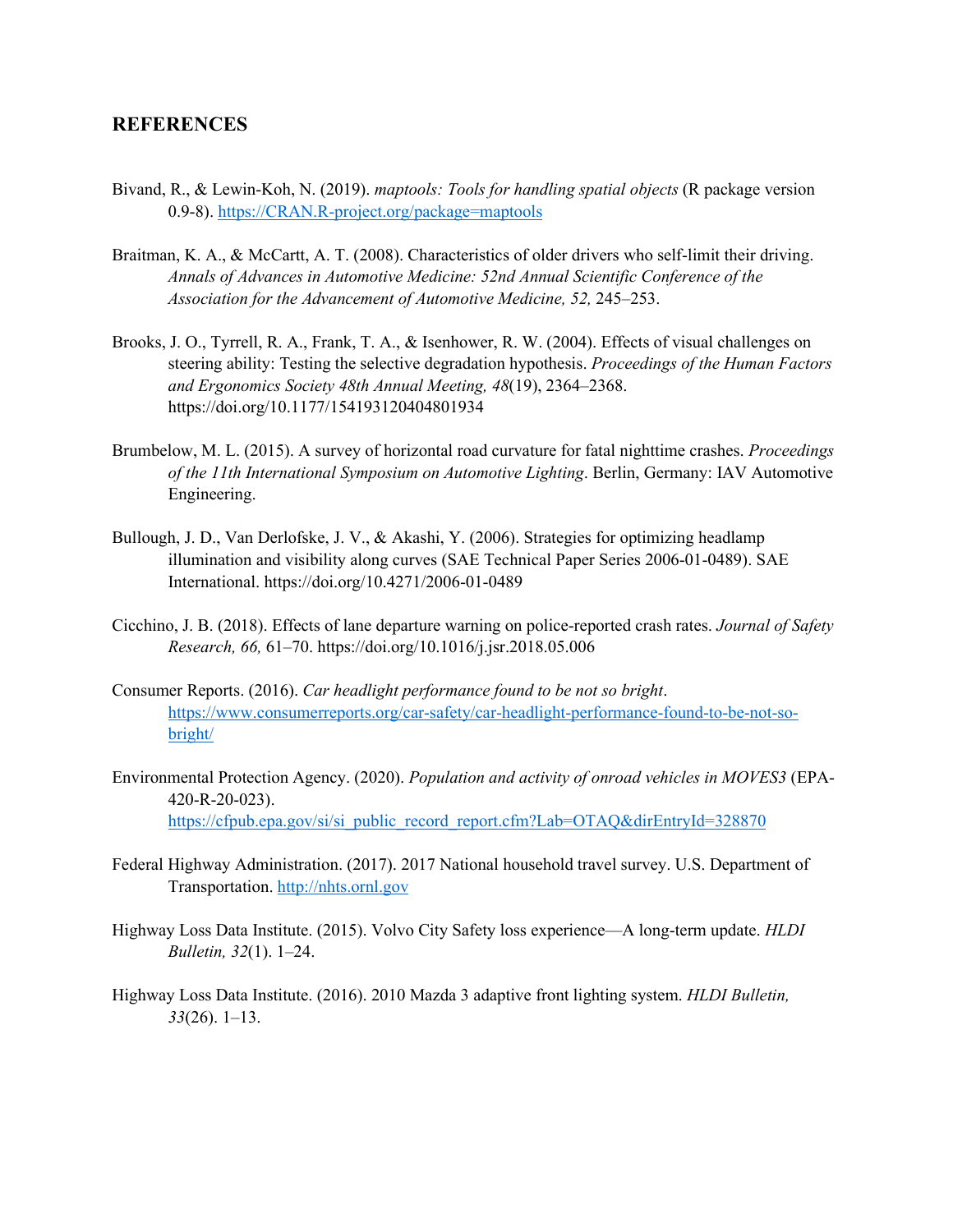- Highway Loss Data Institute. (2018a). Mercedes-Benz collision avoidance features—A 2018 update. *HLDI Bulletin, 35*(33). 1–22.
- Highway Loss Data Institute. (2018b). Volvo collision avoidance features: 2007–10 model years. *HLDI Bulletin, 35*(7). 1–13.
- Insurance Institute for Highway Safety. (2015). *Rationale and supporting work for headlight test and rating protocol*. Ruckersville, VA. [https://www.iihs.org/ratings/about-our-tests/test-protocols](https://www.iihs.org/ratings/about-our-tests/test-protocols-and-technical-information)[and-technical-information](https://www.iihs.org/ratings/about-our-tests/test-protocols-and-technical-information)
- Insurance Institute for Highway Safety. (2018). *Headlight test and rating protocol (Version III)*. Ruckersville, VA. [https://www.iihs.org/ratings/about-our-tests/test-protocols-and-technical](https://www.iihs.org/ratings/about-our-tests/test-protocols-and-technical-information)[information](https://www.iihs.org/ratings/about-our-tests/test-protocols-and-technical-information)
- Insurance Institute for Highway Safety. (2020a). *Headlights are still an afterthought on many vehicles*. <https://www.iihs.org/news/detail/headlights-are-still-an-afterthought-on-many-vehicles>
- Insurance Institute for Highway Safety. (2020b). *IIHS award criteria push manufacturers to scrap inferior headlights*. [https://www.iihs.org/news/detail/iihs-award-criteria-push-manufacturers-to](https://www.iihs.org/news/detail/iihs-award-criteria-push-manufacturers-to-scrap-inferior-headlights)[scrap-inferior-headlights](https://www.iihs.org/news/detail/iihs-award-criteria-push-manufacturers-to-scrap-inferior-headlights)
- Insurance Institute for Highway Safety. (2020c). *Unpublished analysis of Fatality Analysis Reporting System data*.
- Jonah, B. A., (1986). Accident risk and risk-taking behaviour among young drivers. *Accident Analysis & Prevention, 18*(4), 255–271. https://doi.org/10.1016/0001-4575(86)90041-2
- Massie, D. L., Green, P. E., &Campbell, K. L. (1997). Crash involvement rates by driver gender and the role of average annual mileage. *Accident Analysis & Prevention, 29*(5), 675–685. https://doi.org/10.1016/s0001-4575(97)00037-7
- Mefford, M. L., Flannagan, M. J., & Bogard, S. E. (2006). *Real-world use of high-beam headlamps*  (UMTRI Report No. 2006-11). Ann Arbor, MI: University of Michigan Transportation Research Institute.
- National Highway Traffic Safety Administration. (2007). *Passenger vehicle occupant fatalities by day and night—A contrast* (Traffic Safety Facts Research Note, DOT HS 810 637). U.S. Department of Transportation.–
- Owens, T., & Tyrrell, R. A. (1999). Effects of luminance, blur, and age on nighttime visual guidance: A test of the selective degradation hypothesis. *Journal of Experimental Psychology: Applied, 5*(2), 115–128. https://doi.org/10.1037/1076-898X.5.2.115
- R Core Team. (2018). R: A language and environment for statistical computing. R Foundation for Statistical Computing. [https://www.R-project.org/](https://www.r-project.org/)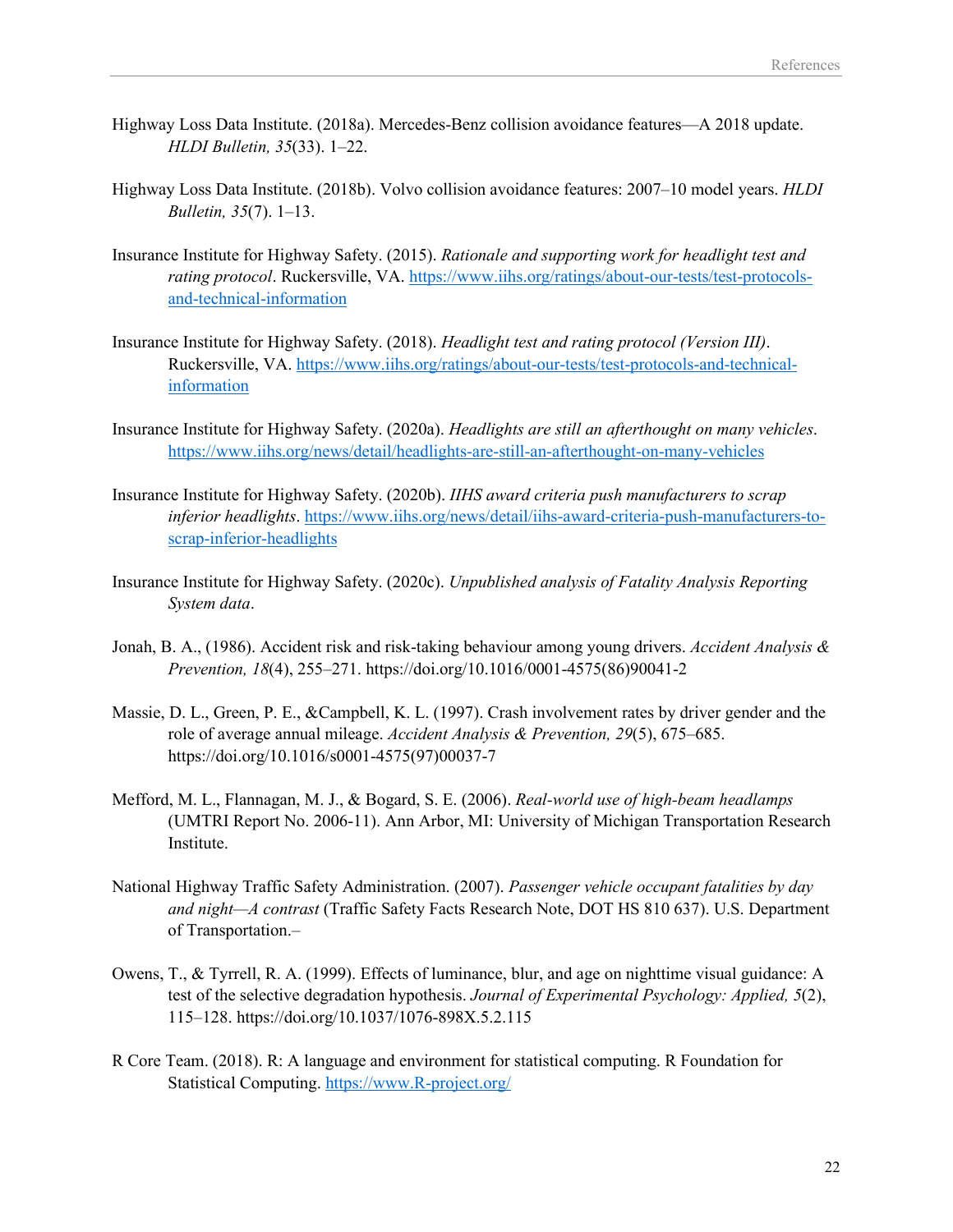- Reagan, I. J., Brumbelow M. L., Flannagan M. J., & Sullivan J. M. (2017). High beam headlamp use rates: Effects of rurality, proximity of other traffic, and roadway curvature. *Traffic Injury Prevention, 18*(7), 716–723. https://doi.org/10.1080/15389588.2016.1228921
- Reagan, I. J., Brumbelow M. L., Frischmann, T. (2015). On-road experiment to assess drivers' detection of roadside targets as a function of headlight system, target placement, and target reflectance. *Accident Analysis & Prevention,76,* 74–82. https://doi.org/10.1016/j.aap.2014.12.021
- Reagan, I. J., Cicchino, J. B., Kerfoot, L. B., & Weast, R. A. (2018). Crash avoidance and driver assistance technologies—Are they used? *Transportation Research Part F: Traffic Psychology and Behaviour, 52,* 176–190. https://doi.org/10.1016/j.trf.2017.11.015
- Sewall, A. A. S., Borzendowski, S. A. W., Tyrrell, R. A., Stephens, B. R., & Rosopa, P. J. (2016). Observers' judgments of the effects of glare on their visual acuity for high and low contrast stimuli. *Perception, 45*(7), 755–767. https://doi.org/10.1177/0301006616633591
- Sivak, M., Schoettle, B., & Tsimhoni, O. (2007). *Moon phases and nighttime road crashes involving pedestrians* (UMTRI Report No. 2007-41). University of Michigan Transportation Research Institute.
- Teoh, E. R. (2021). Crash rates of convertible cars. *Traffic Injury Prevention, 22*(3), 256–260. https://doi.org/10.1080/15389588.2021.1888084
- Theeuwes, J., Alferdinck, J. W, & Perel, M. (2002, Spring). Relation between glare and driving performance. *Human Factors, 44*(1), 95–107. https://doi.org/10.1518/0018720024494775
- Van Derlofske, J., Bullough, J. D., & Hunter, C. M. (2001). *Evaluation of high-intensity discharge automotive forward lighting* (SAE Technical Paper 2001-01-0298). SAE International. https://doi.org/10.4271/2001-01-0298
- Van Derlofske, J., Chen, J., Bullough, J. D., Akashi, Y. (2005). *Headlight glare exposure and recovery*  (SAE Technical Paper 2005-01-1573). SAE International. <https://doi.org/10.4271/2005-01-1573>